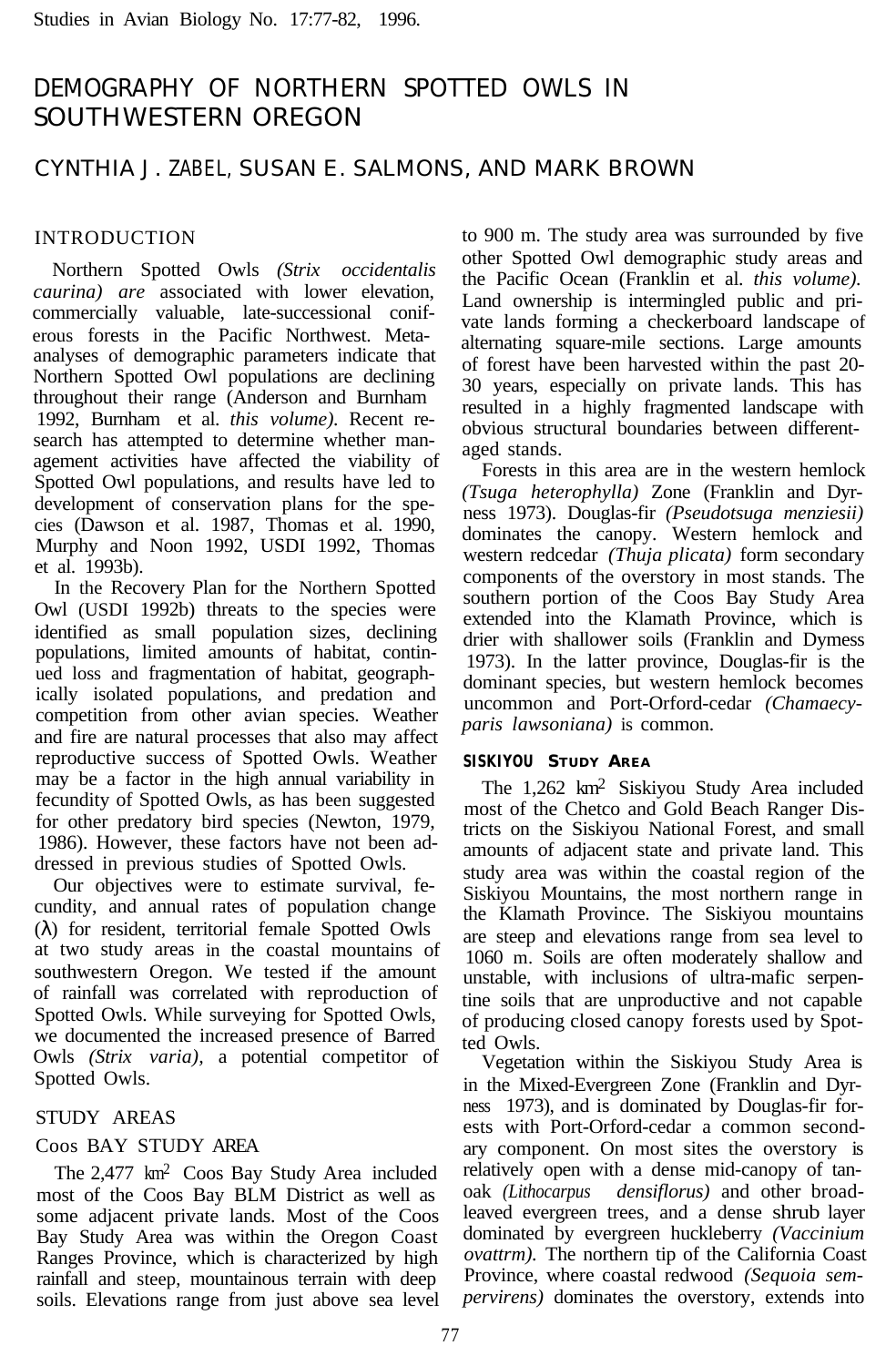

FIGURE 1. Coos Bay and Siskiyou Study Areas in southwestern Oregon, 1990-1993.

the southern edge of the study area. Serpentine areas are characterized by open forests ( <40% canopy closure) of Jeffrey pine *(Pinus jeffreyi),* Douglas-fir, incense-cedar *(Calocedrus decurrens),* and knobcone pine *(P. attenuata)* with dense shrub layers of evergreen huckleberry and manzanita *(Arctostaphylos* spp.).

#### METHODS

The Coos Bay and Siskiyou demography studies were initiated in March 1990. In the Siskiyou Study Area, efforts were concentrated in Chetco Ranger District for most of the first season, but subsequently expanded late in 1990 to include the Gold Beach Ranger District.

Methods used to determine reproduction and survival of Spotted Owls followed those described by Franklin et al. *(this volume).* Programs RELEASE (Burnham et al. 1987) and SURGE (Pradel et al. 1990) were used for analyses of capture-recapture data. Choice of the best capture-recapture model to estimate survival for each study area was based on Akaike's Information Criterion (AIC), as described in Franklin et al. *(this volume).* We tested 64 models on data from owls that were  $\geq$ 3 yrs old. Numerous age class models were tested on the data from all owls.

Fecundity was defined as the number of female young fledged per female (Franklin et al. *this volume*) for which we determined reproductive success by 15 July. Means and variances for fecundity were calculated using formulae for a discrete frequency distribution. Confidence limits were calculated using a relationship between the F distribution and the binomial distribution (Zar 1984). Mann-Whitney U tests were used for comparisons among age groups. Due to small sample sizes, a nonparamctric Kruskall-Wallis ANOVA (Zar 1984) was used to test for annual differences in fecundity.

TABLE 1. GOODNESS-OF-FITTEST RESULTS FOR CAP-TURE - RECAPTURE DATA ON  $\geq$  3 -YEAR-OLD SPOTTED OWLS IN THE COOS BAY AND SISKIYOU STUDY AREAS, OREGON, 1990-1993. RESULTS ARE FOR TESTS 1-3 IN PROGRAM RELEASE (BURNHAM ET AL. 1987)

|                   | Coos Bay |    | Siskiyou |       |    |      |
|-------------------|----------|----|----------|-------|----|------|
| Test              | $x^2$    | df | P        | $x^2$ | df | P    |
| TEST <sub>1</sub> | 5.97     | 5  | 0.31     | 1.22  | 4  | 0.88 |
| TEST $2 + 3$      |          |    |          |       |    |      |
| Males             | 2.98     | 4  | 0.56     | 0.50  | 3  | 0.92 |
| Females           | 6.47     | 3  | 0.09     | 0.23  | 3  | 0.97 |
| Total             | 9.45     |    | 0.22     | 0.72  | 6  | 0.99 |

Weather data, provided by the state of Oregon climatologist's office, were averaged across five weather stations on the Coos Bay Study Area and three weather stations on the Siskiyou Study Area. We used linear regression to compare fecundity to the total amount of precipitation within the breeding season (1 March-30 June). To compare amounts of precipitation that occurred during our studies to a long term average, we calculated 30-year averages from monthly rainfall records published by the National Oceanic and Atmospheric Administration. *t*-tests were used to compare differences between observed rainfall (from 1990-l993) and 30-year averages, using data from 1 March to 30 June.

### RESULTS

### NUMBER OF OWLS BANDED

We banded 376 owls on the Coos Bay Study Area and 110 owls on the Siskiyou Study Area. At Coos Bay this included 191 owls  $\geq 3$  yrs old (93 females and 98 males), 49 1- and 2-yr-old owls (26 females and 23 males), and 136 juveniles. The sample also included nine owls  $\geq 3$  yrs old and 13 l- or 2-yr-old owls that were marked by researchers on adjacent study areas and subsequently immigrated into our study area. Owls banded at Siskiyou included  $69 \ge 3$ -yr-old owls (31 females and 38 males), 10 1- or 2-yr-old owls (5 females and 5 males), and 31 juveniles. The sample also included one immigrant from another study area.

#### GOODNESS-OF-FIT TESTS

Goodness-of-fit tests generated with program RELEASE (Burnham et al. 1987) indicated no lack of fit to the assumptions in the capturerecapture models for the  $\geq$ 3-yr-old age group on either study area (Table 1). TEST 1 results indicated that overall survival and recapture probabilities did not differ between males and females at either study area (Table 1). However, for Coos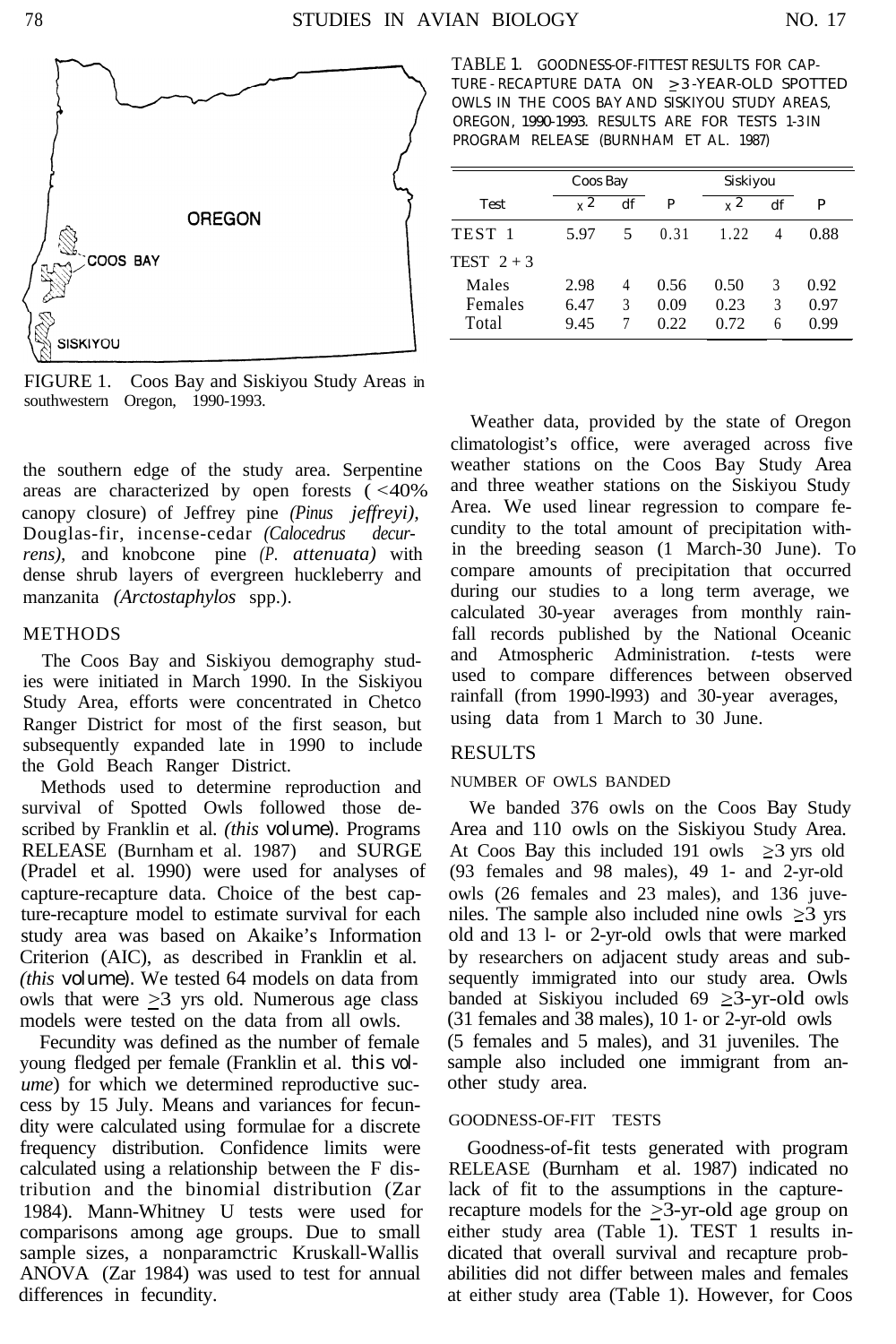TABLE 2. CAPTURE-RECAPTURE MODELS USED TO ESTIMATE SURVIVAL OF SPOTTED OWLS ON THE COOS BAY STUDY AREA, OREGON. MODELS FOR  $\geq 3$  - YEAR - OLD OWLS AND 2-AGE-CLASSES (JUVENILES AND NON-JUVENILES) ARE PRESENTED. MODELS SHOWN ARE THOSE WITH THE LOWEST AIC (AKAIKE 1973) VALUES. RESULTS OF LIKELIHOOD-RATIO TESTS BETWEEN EACH MODEL AND THE BEST MODEL ARE INDICATED. *K*= NUMBER OF PARAMETERS IN MODEL;  $D_S - D_G = (DEVIANCE OF)$ SIMPLE MODEL) - (DEVIANCE OF MORE GENERAL MODEL) = LIKELIHOOD-RATIO TEST RESULT; DF =  $(K_C - K_S)$ 

| Model                                              | K  | AIC     | $D_{\rm r}$ - $D_{\rm cr}$ | df                            | P    |  |
|----------------------------------------------------|----|---------|----------------------------|-------------------------------|------|--|
| Time and sex specific models on $\geq$ 3-year-old  |    |         |                            |                               | owls |  |
| $\{ , P_{s+t} \}$                                  | 6  | 390.027 |                            |                               |      |  |
| $\phi$ ., PA                                       | 5  | 390.037 | 2.010                      | 1                             | 0.18 |  |
| $\{\phi_i, p_{i+\tau}\}\$                          | 6  | 390.221 |                            | 0                             |      |  |
| $\{\phi_{1}, p_{1} \}$                             | 7  | 390.728 | 1.299                      | 1                             | 0.23 |  |
| $\{\phi_{\cdot\cdot\cdot}, p_{\cdot\cdot\cdot}\}\$ | 8  | 390.849 | 3.178                      | 2                             | 0.22 |  |
| 2-age-class models                                 |    |         |                            |                               |      |  |
| $\{\phi_{2a+t}, p_{2a+s}\}$                        |    | 599.444 |                            |                               |      |  |
| $\{\phi_{2a+1}, p_{2a-1}\}$                        | 8  | 600.154 | 1.290                      | 1                             | 0.26 |  |
| $\{\phi_{2a-1}, p_{2a+1}\}\$                       | 9  | 602.999 | 0.445                      | $\mathfrak{D}_{\mathfrak{p}}$ | 0.80 |  |
| $\{\phi_{2a+1}, p_{2a+s+t}\}$                      | 9  | 603.091 | 0.353                      | 2                             | 0.84 |  |
| $\{\phi_{2a\bullet t}, p_{2a\bullet s}\}$          | 10 | 603.798 | 1.646                      | 3                             | 0.68 |  |

Bay, component 1.T2 (which tests differences between groups by year; Burnham et al. 1987: 128) indicated that recapture probabilities differed significantly between males and females in 1991  $(x^2 = 3.89, P < 0.05)$ . This was consistent with results from the model selection process in Program SURGE indicating that the best model for Coos Bay had sex-specific recapture probabilities.

#### MODEL SELECTION-COOS BAY

Because we had small numbers of owls banded as l- or 2-yr-olds, we could not justify using models with l- or 2-yr-old owls as a separate age class. Therefore, we compared one set of models for  $\geq$  3-yr-old owls, and another set of 2-age class models that included juveniles and non-juveniles  $( \geq 1$ -yr-old). The most parsimonious model for  $\geq$  3-yr-old owls indicated that survival varied among years, and that recapture rates varied with sex and year (Table 2). Likelihood ratio tests indicated several other models did not differ from the model with the lowest AIC value (Table 2). Males had a higher recapture probabilities than females. The most parsimonious 2-age-class model indicated that survival differed between juveniles and non-juveniles and among years (Table 2).

#### MODEL SELECTION-SISKIYOU

Thirty one juveniles wcrc banded at the Siskiyou Study Area, but none were recaptured. Be-

TABLE 3. CAPTURE-RECAPTURE MODELS USED TO ESTIMATE SURVIVAL OF SPOTTED OWLS ON THE SISKIYOU STUDY AREA, OREGON. MODELS SHOWN ARE THOSE WITH THE LOWEST AIC (AKAIKE 1973) VALUES. RESULTS OF LIKELIHOOD-RATIO TESTS BETWEEN EACH MODEL AND THE BEST MODEL ARE INDICATED.  $K$  = NUMBER OF PARAMETERS IN MODEL;  $D_S - D_G = (DEVIANCE OF SIMPLE)$ MODEL) - (DEVIANCE OF MORE GENERAL MODEL) **=** LIKELIHOOD-RATIO TEST **RESULT**;  $DF = (K_C - K_S)$ 

| Model                                                  |                         | AIC     | $D_{\rm g}$ - $D_{\rm g}$ | df             | Ρ    |
|--------------------------------------------------------|-------------------------|---------|---------------------------|----------------|------|
| Time and sex specific models on $\geq$ 3-year-old owls |                         |         |                           |                |      |
| $\{$ , $P_{\text{T}}\}$                                | 3                       | 180.814 |                           |                |      |
| $\phi$ <sub>T</sub> .<br>$p_{\rm{T}}$                  | $\overline{4}$          | 181.127 | 1.687                     | 1              | 0.22 |
| {, $p_{s+T}$ }                                         | $\overline{\mathbf{4}}$ | 181.490 | 1.324                     | 1              | 0.25 |
| $\{$ , $p_i\}$                                         | 4                       | 181.836 | 0.978                     | $\overline{1}$ | 0.36 |
| $\{\boldsymbol{\phi}_s, P_{\tau}\}\$                   | $\overline{4}$          | 181.859 | 0.955                     | 1              | 0.37 |
| Time and sex specific models on $\geq 1$ -yr-old owls  |                         |         |                           |                |      |
| $\{\boldsymbol{\phi}_{\mathsf{T}}, P_{\mathsf{T}}\}$   | 4                       | 207.854 |                           |                |      |
| $\{$ , $p_T\}$                                         | 3                       | 207.909 | 2.055                     | 1              | 0.17 |
| $\{s+T, P_T\}$                                         | 5                       | 209.439 | 0.415                     | 1              | 0.53 |
| $\{\phi_{\rm T}, \qquad p_{\rm r}\}\$                  | 5 <sup>5</sup>          | 209.848 | 0.006                     | $\mathbf{1}$   | 0.94 |
| $\{\phi_i, p_i\}$                                      | 5                       | 209.848 | 0.006                     | 1              | 0.94 |

cause a juvenile survival estimate of zero could distort survival models, we used only models that examined  $\geq$  3-yr-old owls and  $\geq$  1-yr-old owls. Likelihood-ratio tests indicated no difference between the five best models at Siskiyou, regardless of whether we included only  $\geq 3$ -yrold owls, or all non-juvenile owls (Table 3). The most parsimonious model for  $\geq$ 3-yr-old owls indicated survival was independent of time and sex, and recapture probability was decreasing linearly with time (Table 3). When all owls  $\geq$  1-yrold were included in the analysis, the best model included a linear time trend on survival and recapture (Table 3).

#### DEMOGRAPHIC PARAMETER ESTIMATES

Estimates of apparent annual survival (Fig. 2) from the best 2-age-class model at Coos Bay  $( \{ \}_2_{a+t}, P_{2a+s} \})$  (notation follows Lebreton et al. 1992) were 0.86 **(SE =** 0.02) for non-juveniles and 0.22 **(SE =** 0.045) for juveniles. Standard errors for mean survival estimates from this timedependent model were approximated from the best time-independent model since SES could not be calculated directly from models with timedependent survival. The survival estimate for  $\geq$ 3-yr-old owls from the most parsimonious model at Siskiyou ({ $p_T$ }) was 0.83 (SE = 0.045) (Fig. 2).

Fecundity varied among years at both study areas (H =  $65.4$ , 3 df, P = 0.0001 at Coos Bay;  $H = 13.0, 3$  df,  $P = 0.005$  at Siskiyou) (Fig. 3). On average, 1- and 2-yr-old owls at Coos Bay had significantly lower fecundity  $(X= 0.16, \text{SE} =$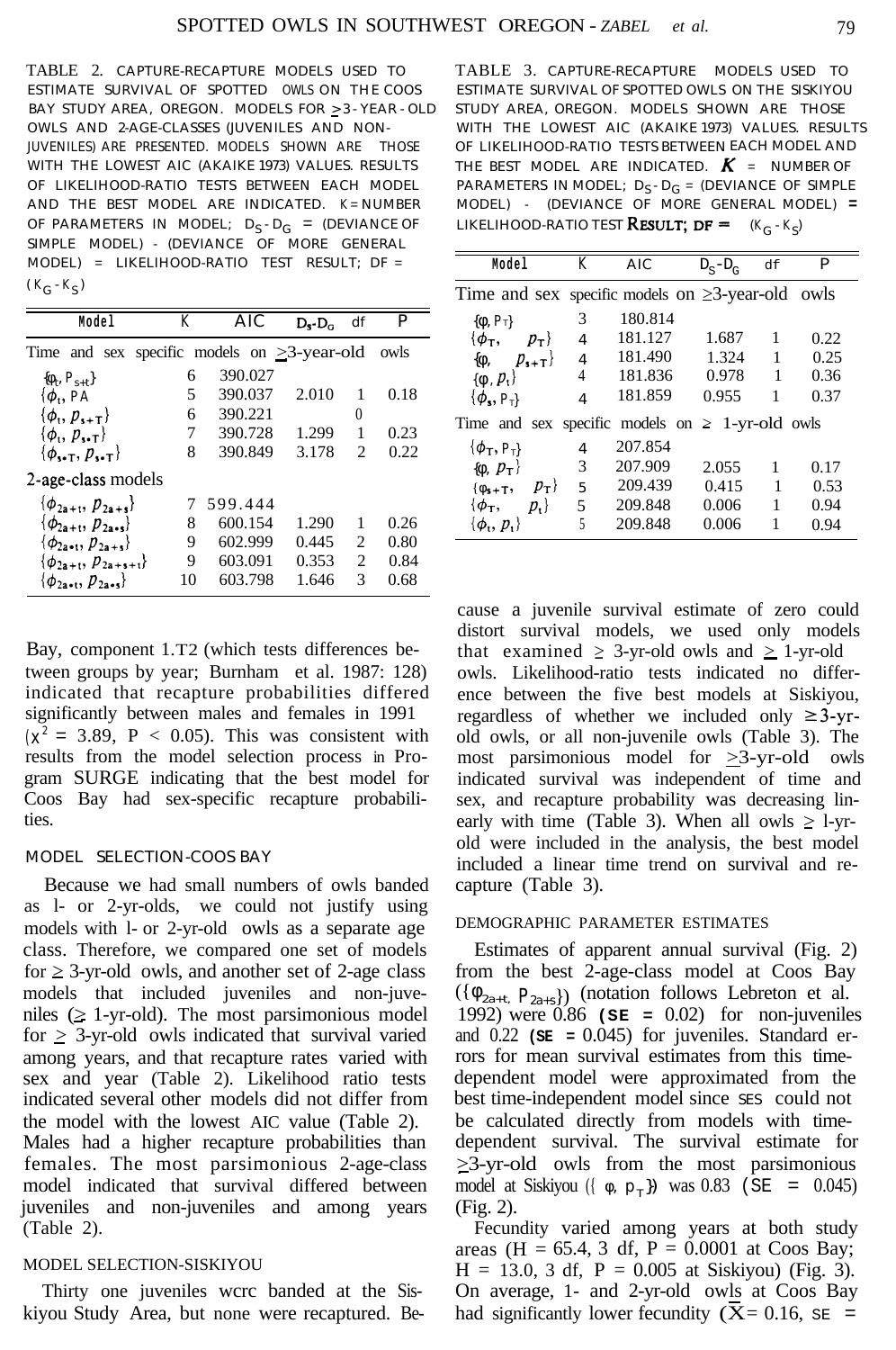( a ) 1

**0.8**

 $0.6$ 

 $0.4$ 





 $0.2$  $\mathbf 0$ 1993 1990 1991 1992 <sub>(b)</sub> Siskiyou  $\mathbf{1}$ **4 0.8** *<sup>11</sup>* Fecundity  $0.6$  $0.4$  $0.2$ 0;'  $\overline{I}$ **1991 1992 1993**

coos Bay

FIGURE 2. Estimates of survival for Northern Spotted Owls at Coos Bay and Siskiyou Study Areas, Oregon, 1990-1993. Point estimates  $(\pm 1 \text{ sE})$  are from the most parsimonious time-dependent capture-recapture models. Solid, horizontal lines indicate constant survival estimates from the best time-independent models (dashed lines indicate 1 **SE).**

0 06) than  $\geq$ 3-yr-old owls (X = 0.33,  $SE = 0.03$ )  $(Z = 2.0, P = 0.05)$ . At Siskiyou, no 1- or 2-yr old owls nested at sites we surveyed; mean adult fecundity was 0.30 (SE **=** 0.05).

The estimated finite rate of annual population change for  $\geq$ 3-yr-old females at Coos Bay was 0.93 (se = 0.02), which was significantly  $< 1.0$  $(t = 3.25, P = 0.0006)$ . In the Siskiyou data, reduces to simply survival of non-juvenile owls (0.83), because a juvenile survival rate of zero cancels all other terms (see Noon and Biles 1990: 21). Also, no standard error could be computed for in the Siskiyou data because the juvenile survival estimate was  $_{\odot} = 0.$ 

#### **PRECIPITATION AND FECUNDITY**

Fecundity was negatively correlated with total precipitation during the nesting season at both study areas ( $r = -0.93$ , 3 df,  $P = 0.04$  for Coos Bay;  $r = -0.92$ , 3 df,  $P = 0.04$  for Siskiyou)(Fig. 4). The index of precipitation explained 86% and

FIGURE 3. Estimates of fecundity  $(\pm 1 \text{ sE})$  for Northem Spotted Owls at Coos Bay and Siskiyou Study Areas, Oregon, 1990-1993. Solid circles represent data for  $\geq$  3-yr-old owls. Open circles represent 1- and 2-yrold owls. No l- or 2-yr-old owls nested at Siskiyou during these years.

*19i3019i30*

85% of the variance in fecundity from the respective study areas. Precipitation during the nesting season was 24% below the 30-year average in 1990 (t =  $-5.0$ , P = 0.02), normal in 1991 (t = 1.9, P = 0.16) and 1992 (t = -1.9, P  $= 0.16$ ), and 92% above normal in 1993 (t  $= 4.4$ ,  $P = 0.02$ ).

#### BARRED OWLS

We made no deliberate attempt to survey for Barred Owls at either study area. However, during regular surveys for Spotted Owls, Barred Owls sometimes responded. The number of sites where Barred Owls were detected at Coos Bay was 1 in 1990, 0 in 1991, 12 in 1992, and 11 in 1993. Because our survey effort (number of people doing surveys and length of field season) and technique were essentially constant from 1990-l 993, we assumed this reflected a real increase in number of Barred Owls. On the Siskiyou Study Area, three Barred Owls were detected from 1990-l993.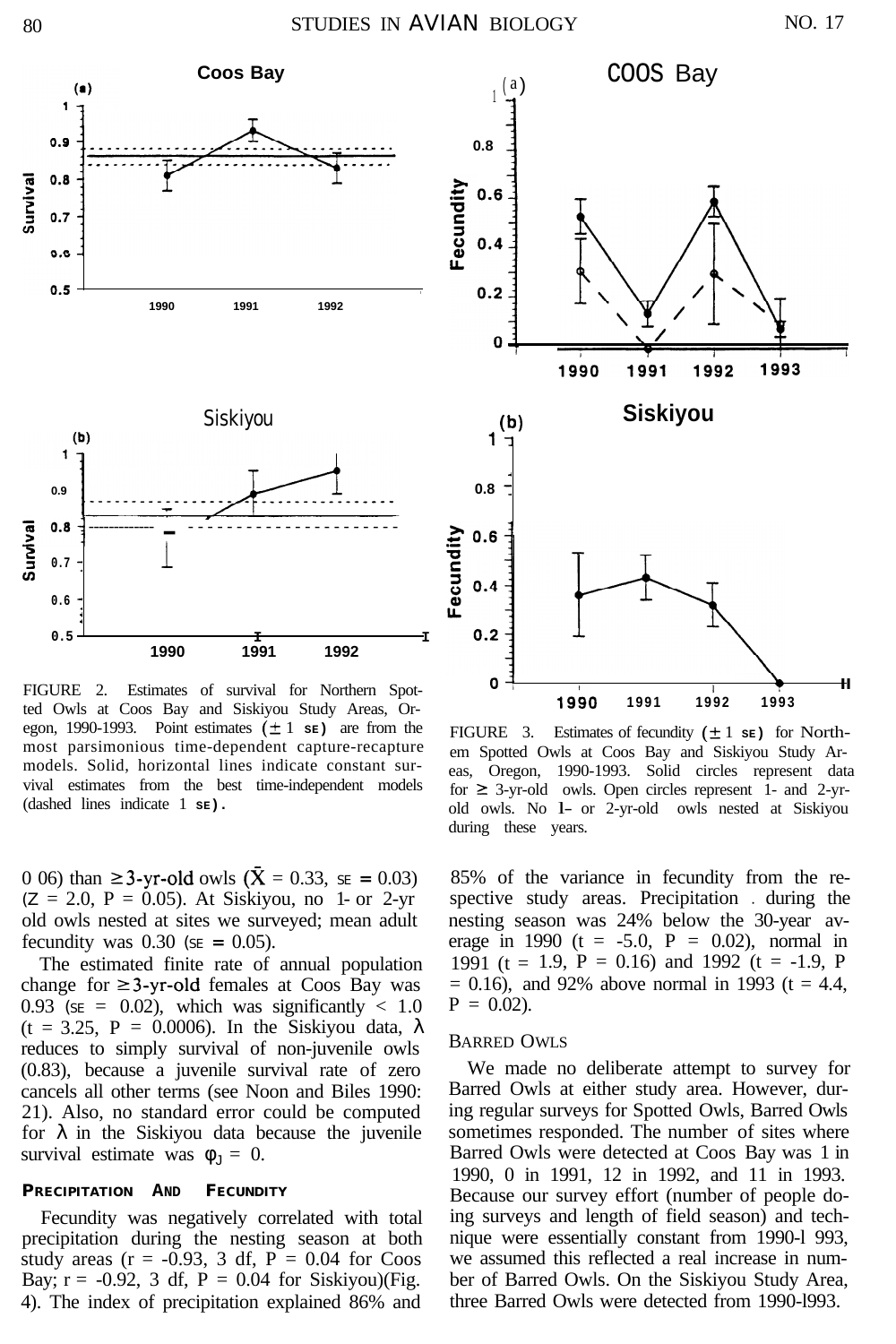#### DISCUSSION

Four years of data from the Coos Bay and Siskiyou Study Areas provide only first estimates of survival, fecundity, and rates of population change for Spotted Owls at these sites; however, our estimates of adult survival and fecundity were similar to those from other studies of longer duration (Burnham et al. *this volume).* The estimate of population change for Coos Bay during 1990-

1993 indicated that this population was declining at a rate of 7% per year. Having no estimate for juvenile survival in the Siskiyou data made estimating problematic. However, if we assume our non-juvenile survival and fecundity estimates were accurate, the juvenile survival rate would have to be 0.6 1 in order for this population to be stationary (i.e.,  $= 1.0$ ) (Burnham et al. this *volume).* This is 1.5 times larger than the highest juvenile survival rate reported for 11 Spotted Owl demography study areas. Similarly, for the Coos Bay population to be stationary, the juvenile survival rate would need to be 0.49. This is also higher than any reported estimate from other Spotted Owl demography studies (Burnham et al. *this volume*), but not higher than estimates derived from radio telemetry data (Forsman et al. *this volume,* Reid et al. *this volume).*

Potential sources of bias in have been discussed (Bart 1995, Burnham et al. *this volume,* Raphael et al. *this volume).* Factors other than juvenile survival estimates that may have exaggerated the rate of decline were particularly a problem for the Siskiyou data. The Siskiyou Study Area was isolated from any other demography study, increasing the likelihood that emigrating owls were undetected. It was long and narrow, which may exacerbate emigration biases (Raphael et al. *this volume).* Survey effort on the Siskiyou Study Area declined after two years when the budget was reduced by 65%. Therefore, no new sites were surveyed, and banded juveniles that survived were not likely to be reobserved. Finally, both the Siskiyou and Coos Bay studies were of short duration. All of these factors could effect estimates of survival and lead to greater uncertainty about the true rate of population change.

Reproduction varied greatly between 1990 and 1993 at both study areas. Similar variation in reproduction was reported in other studies (e.g., see Forsman et al. *this volume,* Reid et al. *this volume,* Thrailkill et al. *this volume).* The negative correlation between fecundity and precipitation indicated that weather affected variability in reproduction of Spotted Owls at our study areas. Reproduction was lowest in 1993, the only year during our study when rainfall during the nesting season was significantly greater than average. Similar associations bctwccn precipitation



FIGURE 4. Correlation between precipitation during the breeding season (1 March-30 June) and fecundity of Northern Spotted Owls at the Coos Bay and Siskiyou Study Areas, Oregon, 1990-1993.

and fecundity were found just east of the Siskiyou Study Area (Wagner et al. *this volume).* Heavy rainfall has adversely affected breeding success in many other predatory bird species, including Buzzards *(Buteo buteo)* and Goshawks *(Accipiter gentilis)* (Kostrzewa and Kostrzewa 1990), Kestrels *(Falco sparverius)* (Newton 1979), Peregrine Falcons *(Falco peregrinus)* (Meams and Newton 1988, Olsen and Olsen 1989a, 1989b) and Sparrowhawks *(Accipiter nisus)* (Newton et al. 1993). Rain may lower the hunting success of birds and increase their energy requirements, thus reducing their ability to reproduce successfully (Newton 1979, 1986).

For a long-lived species such as the Spotted Owl, reproductive activity over the short-term may have little effect on rates of change in population size; populations can probably persist through periods of low fecundity (Noon and Biles 1990). The rate of change in Spotted Owl populations is most affected by variation in adult survival (Lande 1988, Noon and Biles 1990, Anderson and Burnham 1992). Major causes of known mortality among Spotted Owls are starvation and avian predation (Miller 1989, Foster et al. 1992, Paton et al. 1992). It has been suggested that the larger Barred Owl may be displacing Spotted Owls in some areas (Taylor and Forsman 1976, USDA 1988, Dunbar et al. 1991). Barred Owls are distributed throughout the Oregon Coast Ranges and were recorded at 46 sites from 1980-l991 (USDI 1992b). The increase in Barred Owl detections at Coos Bay from 1990- 1993 indicates that they could be a threat to Spotted Owls there.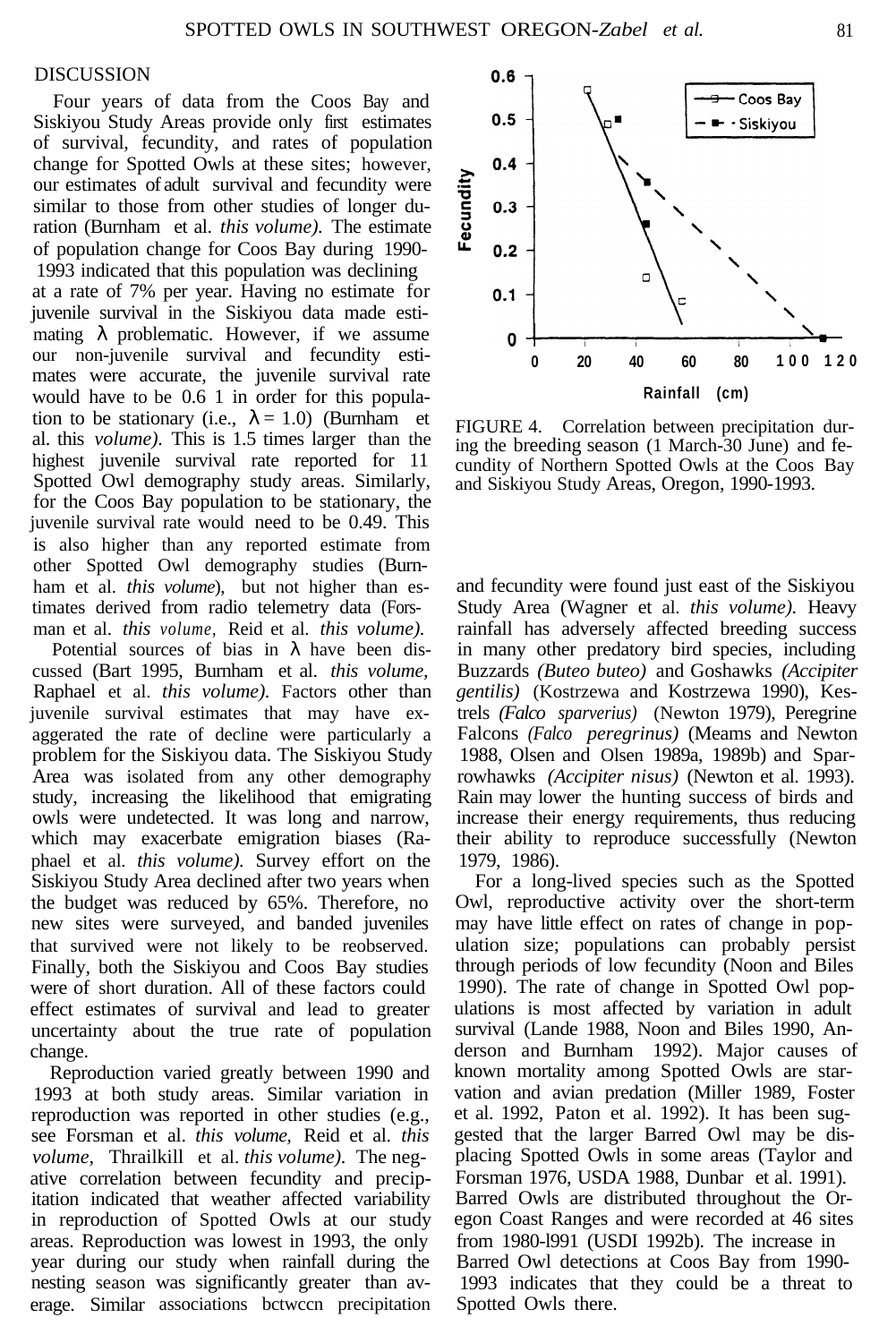Threats to Spotted Owl populations in the Orcgon Coast Ranges were rcportcd to bc greater than those in any other Oregon Province (USDI 1992b). Loss of habitat and poor habitat connectivity for dispersal were identified as special concerns within the Oregon Coast Ranges and Klamath Province. Less than 40% of the forests remaining at the Coos Bay and Siskiyou study areas are suitable nesting, roosting, and foraging habitat for Spotted Owls (Raphael et al. *this volume*). Bart and Forsman (1992) reported that areas with <40% suitable owl habitat supported lower densities of Spotted Owls, and pairs had lower reproduction than in areas with >60% suitable owl habitat. Home range sizes, an indication of owl density, were significantly larger at Siskiyou than at two other study areas within the Klamath Province in northwestern California (Zabel et al. 1995). Comparing adult fecundity of Spotted Owls among the 11 study areas, the Siskiyou ranked third lowest and Coos Bay fifth lowest (Burnham et al. *this volume).* Lack of suitable habitat may be contributing to the apparently declining populations of Spotted Owls at Coos Bay and Siskiyou.

Demographic studies such as ours require many years of data before population trends can accurately be detected. The Siskiyou and Coos Bay studies were terminated after four years due to lack of funding. Problems in interpreting results from these studies have been discussed. It is not cost effective to initiate short term or poorly funded demographic studies. We recommend that demographic studies not be initiated without a long term commitment to fund them adequately.

## SUMMARY

Northern Spotted Owls in the Oregon Coast Ranges were identified as being at particular risk due to loss of habitat and poor connectivity of remaining habitat (USDI 1992b). We estimated survival, fecundity, and annual rate of population change ( ) from 1990-1993 for Spotted Owls on the Coos Bay District of the Bureau of Land Management and the Siskiyou National Forest, Oregon. For the Coos Bay Study Area, the estimated survival rates from the best model  $(\phi_{n^2+1},$  $P_{a2+s}$ ) were 0.86 (se = 0.02) for non-juveniles and  $0.22 \quad \text{(SE)} = 0.045$  for juveniles; mean fecundity was  $0.33$  (SE = 0.03) for adults and 0.16 (SE =

0.06) for subadults. These estimates indicated that the population was declining at an annual rate of  $7\%$  (P = 0.0006). For the Siskiyou Study Area, non-juvenile survival from the best model  $({\phi, p_{\tau}})$  was estimated at 0.83 (se = 0.045), with juvenile survival of 0; mean adult fecundity was  $0.30$  (se = 0.05). These estimates indicated that this population was declining at a rate of 17% annually (SE undefined). However, due to several sources of potential bias, was probably underestimated and we were uncertain of the true rate of population change. There was a significant negative correlation  $(P = 0.04)$  between fecundity and precipitation during the nesting season at both study areas. Detections of Barred Owls increased from 1990-1993 at one of the study areas. These vital rate estimates were consistent with those from other demographic studies, but they are only preliminary estimates due to the short duration of these studies. We recommend that demographic studies be initiated only when adequate funding is secured for long term studies.

## ACKNOWLEDGMENTS

Funding for these studies was provided by the Coos Bay District of the Bureau of Land Management (BLM), the Siskiyou National Forest, and the National Biological Service Forest and Rangeland Ecosystem Science Center, Corvallis, OR. L. Mangan, L. Webb, and M. W. Collopy were instrumental in keeping these studies funded and providing assistance during all phases of work. Field crew members at Coos Bay were C. Bemis. J. Bright, M. J. Christensen. M. Dodd, D. Garcia, C. M. Hale, J. Heaney, K. Kritz, B. R. Marechal, L. A. Needles, J. Pratt, D. Price, P. Shaklee, S. E. Sutton, and E. A. Vorisek; at Siskiyou they were B. Dill, M. Freitas, J. Maret, G. R. Orth, D. Ross, C. M. Schlobohm, J. D. Seeger, J. R. Spitler, K. Suryan, R. Suryan, and T. Weist. The following Forest Service and BLM biologists contributed time and help: D. Austin, K. Baty, B. Christensen, F. Craig, R. Culbertson, C. Dillingham, J. Guetterman, J. Heaney, B. Hudson, K. Kritz, S. Langenstein, R. Miller, and R. Sadak. G. Taylor from the Oregon Climatologist's Office provided weather data. T. Hines assisted in analyzing the Coos Bay data. For assistance with data analysis we thank D. R. Anderson, B. L. Biswell, K. P. Burnham, J. Clobert, A. B. Franklin, J. E. Hines, J. D. Nichols, R. J. Pradel, E. A. Rexstad, T. M. Shenk, G. C. White, and K. R. Wilson. Comments from W. Clark, E. D. Forsman, W. Laudenslayer, M. G. Raphael, J. Vemer, J. R. Waters, and two anonymous reviewers improved the manuscript.

Key words: Barred Owl, California, demography, fecundity, lambda, Northern Spotted Owl, Oregon, precipitation, *Strix occidentalis caurina, Strix varia,* survival rates.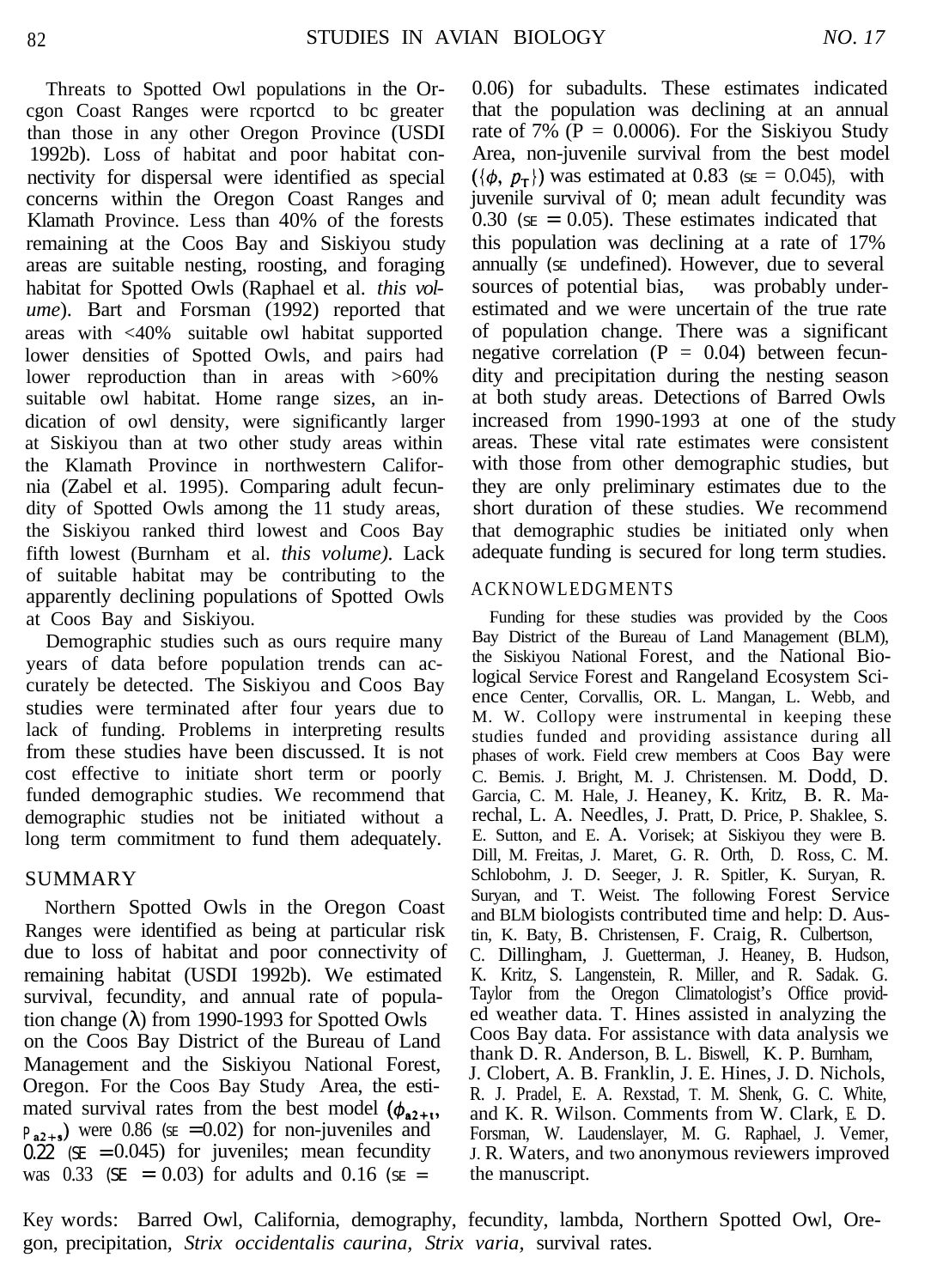## **LITERATURE CITED**

- ADAMCIK, R. S., A. W. TODD, AND L. B. KEITH. 1978. Demographic and dietary responses of Great Homed Owls during a snowshoe hare fluctuation. Can. Field-Nat. 92:156-l66.
- ADAMCIK, R. S., A. W. TODD, AND L. B. KEITH. 1979. Demographic and dietary responses of Red-tailed Hawks during a snowshoe hare fluctuation. Can. Field-Nat. 93:16-27.
- AGEE, J. K. 1993. Fire ecology of the Pacific Northwest forests. Island Press, Washington, DC.
- AKAIKE, H. 1973. Information theory and an extension of the maximum likelihood principle. Pp. 267- 281 *in* B. N. Petran and F. Csaki (eds.), International symposium on information theory. Second edition. Akademiai Kiadi, Budapest, Hungary.
- ALVAREZ-BUYLLA, E. R., AND M. SLATKIN. 1994. Finding confidence limits on population growth rates: three real examples revised. Ecology. 75:255-260.
- ANDERSON, D. R., J. BART, T. C. EDWARDS, JR., C. B. KEPLER, AND E. C. MESLOW. 1990. 1990 Status review: Northern Spotted Owl *(Strix occidentalis caurina).* USDI Fish and Wildl. Serv., Portland, OR.
- ANDERSON, D. R., AND K. P. BURNHAM. 1992. Demographic analysis of Northern Spotted Owl populations. Pp. 3 19-328 *in* Draft recovery plan for the Northern Spotted Owl. USDI Fish and Wildl. Serv., Portland, OR.
- ANDERSON, D. R., K. P. BURNHAM, AND C. G. WHITE. 1985. Problems in estimating age-specific survival rates from recovery data of birds ringed as young. J. Anim. Ecol. 54:89-98.
- ANDERSON, D. R., K. P. BURNHAM, AND C. G. WHITE. 1994. AIC model selection in overdispersed capture-recapture data. Ecology 75:1780-l793.
- ANONYMOUS. 1982. Average annual precipitation, 1960-l 980, in southwest Oregon. Oregon State Univ. Extension Serv., Oregon State Univ., Corvallis OR.
- ATZET, T., AND L. A. MCCRIMMEN**.** 1990. Preliminary plant associations of the southern Oregon Cascades Province. USDA For. Serv., Siskiyou National Forest, Grants Pass, OR.
- ATZET, T., AND D. L. WHEELER. 1984. Preliminary plant associations of the Siskiyou Mountain Province. USDA For. Serv., Siskiyou National Forest, Grants Pass, OR.
- BALDWIN, J. L. 1973. Climates of the United States. U.S. Dep. Commerce, Washington, DC.
- BARROWCLOUGH, G. F., AND R. J. GUTIERREZ. 1990. Genetic variation and differentiation in the Spotted *Owl (Strix occidentalis).* Auk 107:737-744.
- BARROWS, C. W. 1980. Summer roost selection by Spotted Owls: an adaptation to heat stress. M.S. thesis. California State Univ., Long Beach, CA.
- BARROWS, C. W. 1981. Roost selection by Spotted Owls: an adaptation to heat stress. Condor 83:302- 309*.*
- BARROWS, C. W. 1985. Breeding success relative to fluctuations in diet for spotted owls in California. Pp. 50-54 *in* R. J. Gutierrez and A. B. Carey (eds.), Ecology and management of the spotted owl in the Pacific Northwest. USDA For. Serv. Gen. Tech. Rep. PNW-185. Portland, OR.
- BARROWS, C. W. 1987. Diet shifts in breeding and nonbreeding Spotted Owls. J. Raptor Res. 21:95-97.
- BARROWS, C., AND K. BARROWS. 1978. Roost characteristics and behavioral thermoregulation in the Spotted Owl. West. Birds 9:1-8.
- BART, J. 1995a. Evaluation of population trend estimates calculated using capture-recapture and population projection methods. Ecol. Appl. 5:662-671.
- BART, J. 1995b. Amount of suitable habitat and viability of Northern Spotted Owls. Conserv. Biol. 9:943-946.
- BART, J., AND S. EARNST. 1992. Suitable habitat for Northern Spotted Owls: an update. Pp. 28 l-3 17 *in* Draft recovery plan for the Northern Spotted Owl, USDI, Fish and Wildl. Serv., Portland, OR.
- BART, J., AND E. D. FORSMAN. 1992. Dependence of Northern Spotted Owls *Strix occidentalis caurina* on old-growth forests in the western USA. Conserv. Biol. 62:95-100.
- BART, J., AND D. S. ROBSON**.** 1992. Methods and recommendations for population monitoring. Pp. l-16 (Appendix A) *in* Draft recovery plan for the Northern Spotted Owl, Vol. 2. U.S. Dep. Interior, Washington, DC.
- BENT, A. C. 1938. Life histories on North American birds of prey. Part 2. U.S. Natl. Mus. Bull. No. 170. Washington, DC.
- BLAKESLEY, J. A., A. B. FRANKLIN, AND R. J. GUTI-ERREZ. 1992. Spotted Owl roost and nest site selection in northwestern California. J. Wildl. Manage. 56:388-392.
- BLONDEL, J., A. GOSLER, J. D. LEBRETON, AND R. H. MCCLEERY (EDS.). 1990. Population biology of passerine birds: an integrated approach. Springer-Verlag, Berlin.
- BOLSINGER, C. L., AND K. L. WADELL. 1993. Area of old-growth forests in California, Oregon and Washington. USDA For. Serv. Res. Bull. PNW-RB-197.
- BOTSFORD, L. W., T. C. WAINWRIGHT, J. T. SMITH, S. MASTRUP, AND D. F. LOTT. 1988. Population dynamics of California quail related to meteorological conditions. J. Wildl. Manage. 52:469-477.
- BOYCE, M. S. 1987. A review of the U.S. Forest Service's viability analysis for the Spotted Owl. National Council of the Paper Industry for Air and Stream Improvement, Inc., Corvallis, OR.
- BOYCE, M. S., J. S. MEYER, AND L. IRWIN**.** 1994. Habitat-based PVA for the Northern Spotted Owl. Pp. *in* N. Ferguson and B. F. J. Manly (eds.), Proc. conference on statistics in ecology and environmental monitoring. Univ. Otago, Dunedin, New Zealand.
- BROWNIE, C., D. R. ANDERSON, K. P. BURNHAM, AND D. S. ROBSON. 1985. Statistical inference from band recovery data: a handbook. USDI Fish and Wildl. Serv., Resour. Publ. 156.
- BROWNIE, C., AND J. D. NICHOLS**.** 1983. Estimation of time-specific survival rate from tag-resighting samples: a generalization of the Jolly-Seber Model. Biometrics 39:437-45.
- BUCHANAN, J. B. 1991. Spotted Owl nest site characteristics in mixed conifer forests of the eastern Cascade Mountains, Washington. M.S. thesis. Univ. Washington, Seattle.
- BUCHANAN, J. B., L. L. IRWIN, AND E. L. MCCUTCHEN.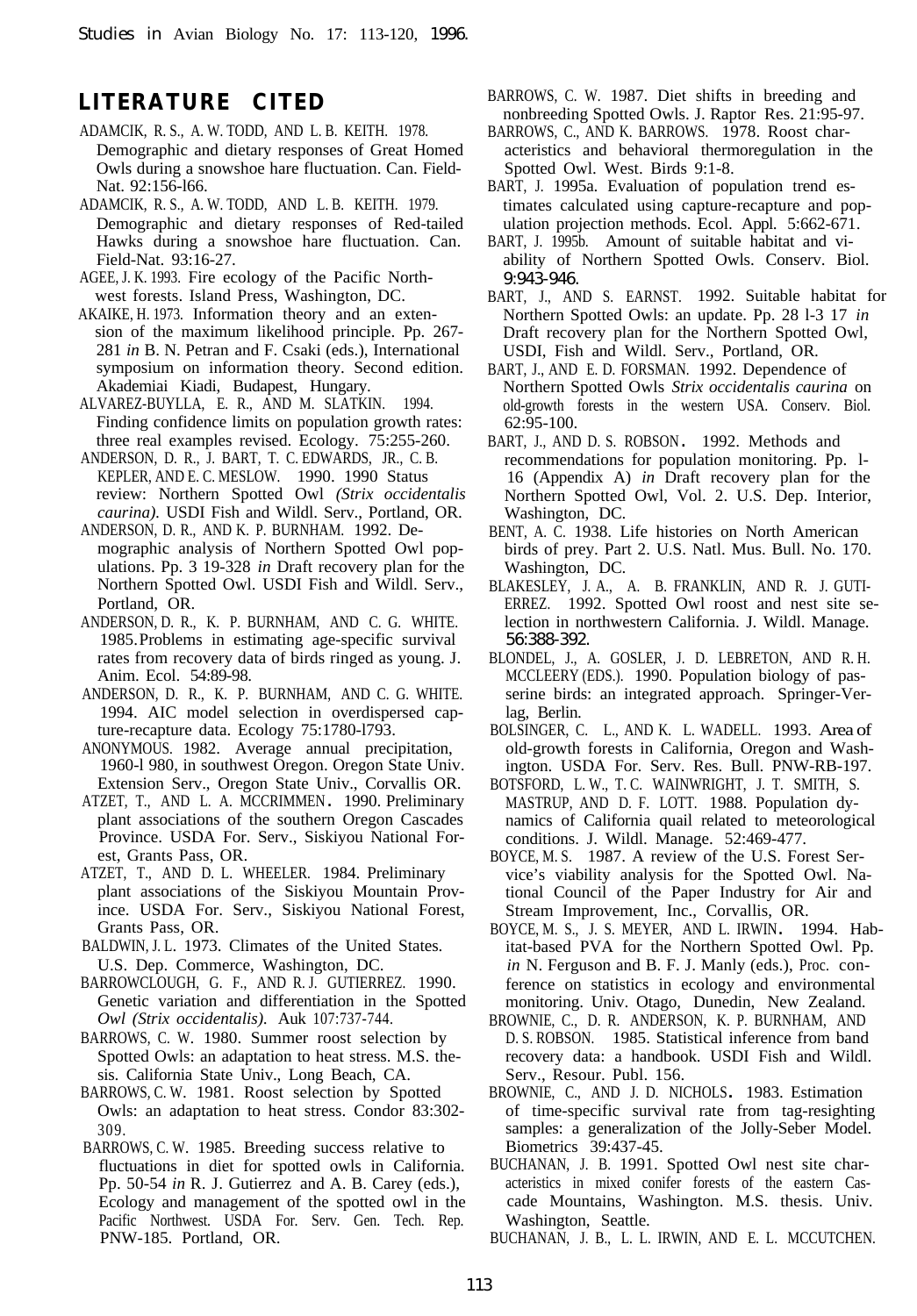1993. Characteristics of Spotted Owl nest trees in the Wenatchee National Forest. J. Rapt. Res. 27: l-7.

- BUCHANAN, J. B., L. L. IRWIN, AND E. L. MCCUTCHEN. 1995. Within-stand nest site selection by Spotted Owls in the eastern Washington Cascades. J. Wildl. Manage. 59:301-310.
- BURNHAM, K. P., AND D. R. ANDERSON. 1992. Databased selection of an appropriate biological model: the key to modem data analysis. Pp. 16-30 in D. R. McCullough and R. H. Barrett (eds.), Wildlife 2001: populations. Elsevier Applied Science, London.
- BURNHAM, K. P., D. R. ANDERSON, AND G. C. WHITE. 1994a. Evaluation of the Kullback-Leibler discrepancy for model selection in open population capturerecapture models. Biometrical J. 36:299-315.
- BURNHAM, K. P., D. R. ANDERSON, AND G. C. WHITE. 1994b. Estimation of vital rates of the Northern Spotted Owl. Pp. l-44 (Appendix J) *in* Final supplemental environmental impact statement, on management of habitat for late-successional and oldgrowth forest related species within the range of the Northern Spotted Owl. Vol. 2. USDA For. Serv., Portland, OR.
- BURNHAM, K. P., D. R. ANDERSON, AND G. C. WHITE. 1995a. Model selection strategy in the analysis of capture-recapture data. Biometrics 51:888-898.
- BURNHAM, K. P., D. R. ANDERSON, AND G. C. WHITE. 1995b. Selection among open population capturerecapture models when capture probabilities are heterogeneous. J. Appl. Stat. 22:61l-624.
- BURNHAM, K. P., D. R. ANDERSON, G. C. WHITE, C. BROWNIE, AND K. H. POLLOCK. 1987. Design and analysis methods for fish survival experiments based on release-recapture. American Fisheries Society Monogr. 5.
- CALIFORNIA FORESTRY ASSOCIATION. 1993. A petition to remove the California Spotted Owl from the federal list of threatened species. California Forestry Assoc., Sacramento, CA.
- CAMPBELL, R. W., E. D. FORSMAN, AND B. M. VAN DER RAAY. 1984. An annotated bibliography of literature on the spotted owl. Land Manage. Rept. No. 24. British Columbia Ministry of Forests, Victoria, Canada.
- CAREY, A. B., S. P. HORTON, AND B. L. BISWELL. 1992. Northern Spotted Owls: influence of prey base and landscape character. Ecological Monogr. 62:223-250.
- CAREY, A. B., AND K. C. PEELER. 1995. Spotted Owls: resource and space use in a mosaic landscape. J. Rapt. Res. 29: In press.
- CAREY, A. B., J. A. REID, AND S. P. HORTON. 1990. Spotted Owl home range and habitat use in southern Oregon coast ranges. J. Wildl. Manage. 54:11-17.
- CARROLL, J. E., AND R. H. LAMBERSON. 1993. The owl's odyssey, a continuous model for the dispersal of territorial species. J. Appl. Mathematics 53:205- 218.
- CARROLL, R. J., AND D. RUPPERT. 1988. Transformation and weighting in regression. Chapman and Hall, New York.
- CASWELL, H. 1989. Matrix population models: construction, analysis, and interpretation. Sinauer Assoc., Inc., Sunderland, MA.
- CAUGHLEY, G. 1977. Analysis of vertebrate populations. J. Wiley and Sons, New York.
- CAUGHLEY, G. AND L. C. BIRCH. 1971. Rate of increase. J. Wildl. Manage. 35:658-663. Caughley G., and A. R. E. Sinclair. 1994. Wildlife ecology and management. Blackwell Sci., Cambridge MA.
- CHAVEZ-LEON, G. 1989. Characteristics of fragmented habitats used by the Northern Spotted Owl *(Strix occidentalis caurina)* in northwestern California. M.S. thesis. Humboldt State Univ., Arcata, CA.
- CLOBERT, J., J. D. LEBRETON, AND D. ALLAINE. 1987. A general approach to survival rate estimation by recaptures or resightings of marked birds. Ardea 75: 133-142.
- COHEN, J. E., S. W. CHRISTENSEN, AND C. P. GOODYEAR. 1983. A Stochastic age-structured population model of striped bass *(Morone saxatilis)* in the Potomac River. Can. J. Fisheries and Aquatic Sci. 40:2170- 2183.
- COHEN, W. B., T. A. SPIES, AND M. FIORELLA. 1995. Estimating the age and structure of forests in a multiownership landscape of western Oregon, USA. Int. J. Remote Sensing 16:72l-746.
- CONROY, M. J. 1993. Testing hypotheses about the relationship of habitat to animal survivorship. Pp. 33 l-342 *in* J. D. Lebreton and P. M. North (eds.), Marked individuals in the study of bird population. Birkhauser Verlag, Basel.
- CORMACK, R. M. 1964. Estimates of survival from the sighting of marked animals. Biometrika 51:429- 438.
- COWARDIN, L. M., D. S. GILMER, AND C. W. SHAIFFER. 198 5. Mallard recruitment in the agricultural environment of North Dakota. Wildl. Monogr. 92.
- Cox, D. R. 1983. Some remarks on overdispersion. Biometrika 70:269-274.
- DAWSON, W. L. 1923. The birds of California. Booklovers Edition, Vol. 3. South Moulton Company, San Diego, Los Angeles and San Francisco, CA.
- DAWSON, W. R., J. D. LIGON, J. R. MURPHY, J. P. MYERS, D. SIMBERLOFF, AND J. VERNER. 1987. Report of the scientific advisory panel on the Spotted Owl. Condor 89:205-229.
- DINERSTEIN, E., AND L. PRICE. 1991. Demography and habitat use by greater one-homed rhinoceros in Nepal. J. Wildl. Manage. 55:401-411.
- DIXON, W. J., M. B. BROWN, L. ENGELMANN, AND R. I. JENNRICH. 1990. BMDP statistical software manual, Vol. 1. Univ. Calif Press, Berkeley, CA.
- DOAK, D. 1989. Spotted Owls and old growth logging in the Pacific Northwest. Conserv. Biol. 3:389-396.
- DUNBAR, D. L., B. P. BOOTH, E. D. FORSMAN, A. E. HETHERINGTON, AND D. WILSON. 1991. Status of the Spotted Owl *(Strix occidentalis)* and Barred Owl *(Strix varia)* in southwestern British Columbia. Can. Field-Nat. 105:464-468.
- DUNCAN, J. R. 1992. Influence of prey abundance and snow cover on Great Gray Owl breeding dispersal. Ph.D. diss. Univ. Manitoba, Winnipeg, MB.
- DVORAK, J., J. L. HALVERSON, P. GULICK, K. A. RAU-EN, U. K. ABBOTT, B. J. KELLEY, AND F. T. SHULTZ. 1992. cDNA cloning of a Z- and W-linked gene in gallinaceous birds. J. Heredity 83:22-25.
- EASTERBROOK, G. 1994. The Birds. The New Republic 210:22-29.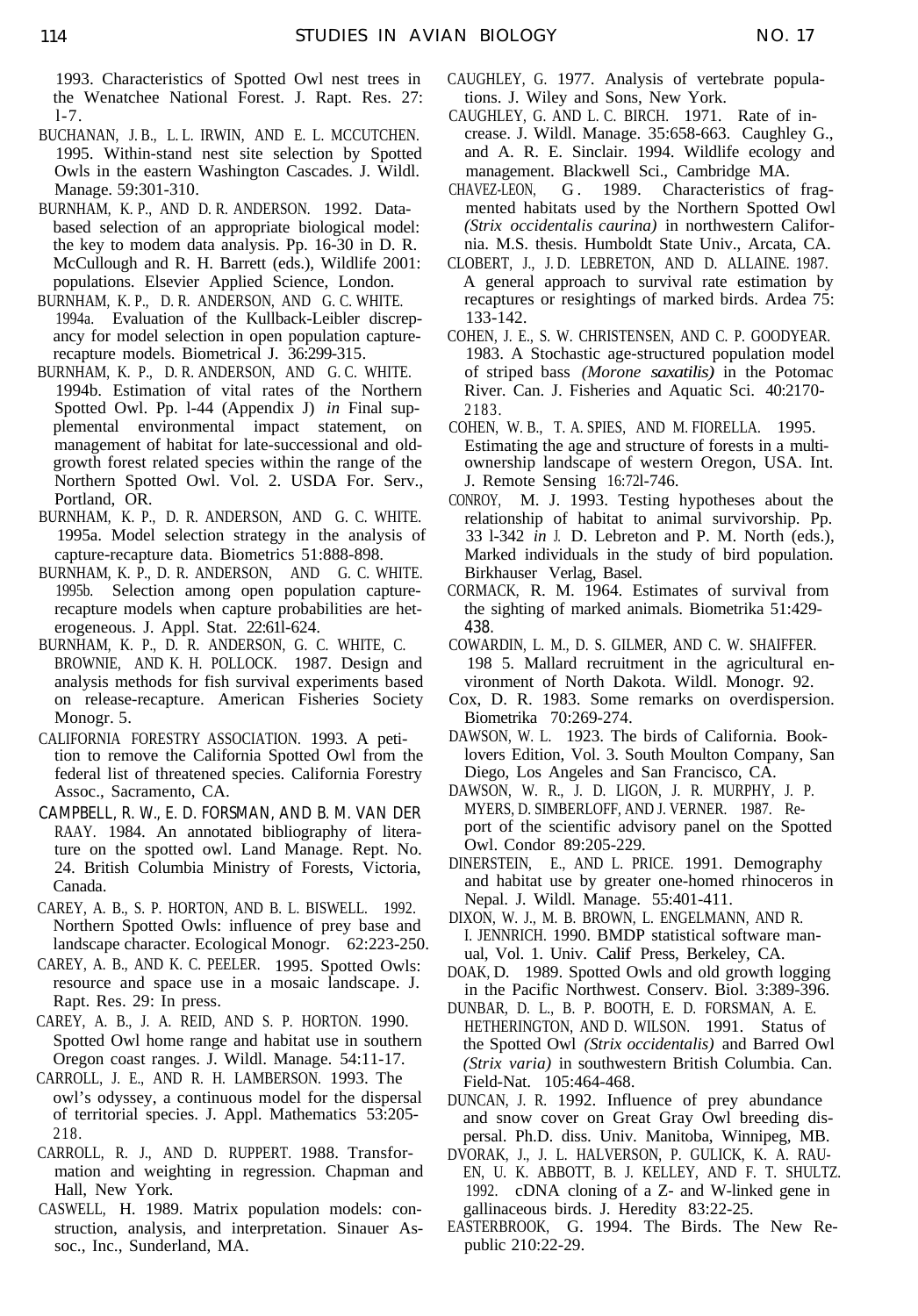- EBERHARDT, L. L. 1970. Correlation, regression, and density dependence. Ecology 51:306-310.
- EBERHARDT, L. L. 1985. Assessing the dynamics of wild populations. J. Wildl. Manage. 49:997-1012
- EFRON, B. 1982. The jackknife, the bootstrap and other resampling plans. Soc. Industrial and Appl. Math. Series 38.
- ESTES, J. A. 1990. Growth and equilibrium in sea otter populations. J. Anim. Ecol. 59:385-401.
- FERNANDEZ-DUQUE, E., AND C. VALEGGIA. 1994. Meta-analysis: a valuable tool in conservation research. Conserv. Biol. 8:555-561.
- FITTON, S. D. 1991. Vocal learning and call structure of male Northern Spotted Owls in northwestern California. MS. thesis. Humboldt State Univ., Arcata,  $\Gamma$ A
- FOLLIARD, L. 1993. Nest site characteristics of Northem Spotted Owls in managed forests of northwest California. M.S. thesis. Univ. Idaho, Moscow, ID.
- FORSMAN, E. D. 1976. A preliminary investigation of the Spotted Owl in Oregon. M.S. thesis. Oregon State Univ., Corvallis, OR.
- FORSMAN, E. D. 1980. Habitat utilization by Spotted Owls in the west-central cascades of Oregon. Ph.D. diss. Oregon State Univ., Corvallis, OR.
- FORSMAN, E. D. 1981. Molt of the Spotted Owl. Auk 98:735-742.
- FORSMAN, E. D. 1983. Methods and materials for locating and studying Spotted Owls. USDA For. Serv. Gen. Tech. Rep. PNW-162.
- FORSMAN, E. D. 1988. A survey of Spotted Owls in young forests in the northern coast range of Oregon. Murrelet 69:65-68.
- FORSMAN, E. D., C. R. BRUCE, M. A. WALTER, AND E. C. MESLOW. 1988. A current assessment of the Spotted Owl population in Oregon. Murrelet 68:5l-54.
- FORSMAN, E. D., A. R. GIESE, D. J. MANSON, AND S. G, SOVERN. 199 5. Renesting by Spotted Owls. Condor 97:1078-1080.
- FORSMAN, E. D., AND E. C. MESLOW. 1986. The Spotted Owl. Pp. 742-761 in Audubon wildlife report: 1986. Nat. Aud. Soc., New York.
- FORSMAN, E. D., E. C. MESLOW, AND M. J. STRUB. 1977. Spotted Owl abundance in young versus oldgrowth forests, Oregon. Wildl. Soc. Bull. 5:43-47.
- FORSMAN, E. D., I. A. OTTO, D. AUBUCHON, J. C. LE-WIS, S. G. SOVERN, K. J. MAURICE, AND T. KAMINSKI. 1994. Reproductive chronology of the northern flying squirrel. Northwest Sci. 68:273-276.
- FORSMAN, E. D., E. C. MESLOW, AND H. M. WIGHT. 1984. Distribution and biology of the Spotted Owl in Oregon. Wildl. Monogr. 87:1-64.
- FOSTER, C. C., E. D. FORSMAN, E. C. MESLOW, G. S. MILLER, J. A. REID, F. F. WAGNER, A. B. CAREY, AND J. B. LINT. 1992. Survival and reproduction of radio-marked adult Spotted Owls. J. Wildl. Manage. 56:91-95.
- FRANKLIN, A. B. 1992. Population regulation in Northern Spotted Owls: theoretical implications for management. Pp. 815-827 *in* D. R, McCullough and R. H. Barrett (eds.), Wildlife 200 1: populations. Elsevier Applied Sciences, London, England.
- FRANKLIN, A. B., J. P. WARD, R. J. GUTIERREZ, AND G. I. GOULD, JR. 1990. Density of Northern Spot-

ted Owls in northwest California. J. Wildl. Manage. **54:** l-10.

- FRANKLIN, J. F., AND C. T. DYRNESS. 1973. Natural vegetation of Oregon and Washington. USDA For. Serv. Gen. Tech. Rept. PNW-GTR-8.
- GAO (GENERAL ACCOUNTING OFFICE). 1989. Endangered species: Spotted Owl petition evaluation beset by problems. RCED 89-79. U.S. General Accounting Office, Washington, DC
- GARCIA, E. R. 1979. A survey of the Spotted Owl in southwestern Washington. Pp. 18-28 *in* P. P. Schaeffer, and S. M. Ehlers (eds.), Owls of the west: their ecology and conservation. Proc. Nat. Aud. Soc. Symposium. Nat. Aud. Soc. Western Education Ctr., Tiburon, CA.
- GERRODETTE, T. 1987. A power analysis for detecting trends. Ecology 68:1364-l372.
- GERRODETTE, T., D. GOODMAN, AND J. BARLOW. 1985. Confidence limits for population projections when vital rates vary randomly. Fisheries Bull, 83:207- 215.
- GOODMAN, L. A. 1960. On the exact variance of products. J. Am. Stat. Assoc. 55:708-713.
- GOODMAN, L. A. 1968. An elementary approach to the population projection-matrix, to the population reproductive value, and to related topics in the mathematical theory of population growth. Demography 5:382-409.
- GOULD, G. I., JR. 1977. Distribution of the Spotted Owl in California. West. Birds 8:13l-l46.
- GRINNELL, J., AND A. H. MILLER. 1944. The distribution of the birds of California. Pacific Coast Avifauna, No. 27. The Nuttall Ornithological Club, Berkeley, CA.
- GUTIERREZ, R. J. 1985. An overview of recent research on the Spotted Owl. Pp. 39-49 in R. J. Gutierrez and A. B. Carey (eds.), Ecology and management of the Spotted Owl in the Pacific Northwest. USDA For. Serv. Gen. Tech. Rep. PNW-185.
- GUTIERREZ, R, J. 1994a. Changes in the distribution and abundance of Spotted Owls during the past century. Studies in Avian Biol. 15:293-300.
- GUTIERREZ, R. J. 1994b. Conservation planning: lessons from the Spotted Owl. Pp. 51-58 *in* W. W. Covington and L. F. DeBano (eds.), Sustainable ecological systems: implementing an ecological approach to land management. USDA For. Serv. Gen. Tech. Rept. RM-247.
- GUTIERREZ, R.J., AND A. B. CAREY (TECHEDS.). 1985. Ecology and management of the Spotted Owl in the Pacific Northwest. USDA For. Serv. Gen. Tech. Rept. PNW-185.
- GUTIERREZ, R. J., A. B. FRANKLIN, AND W. S. LAHAYE. 1995. "Spotted owl." A. Poole and F. Gill (eds.), The birds of North America no. 179. The Academy of Natural Sciences, Philadelphia, PA, and The American Ornithologists' Union, Washington, DC.
- GUTIERREZ, R. J., A. B. FRANKLIN, W. LAHAYE, V. J. MERETSKY, AND J. P. WARD. 1985. Juvenile Spotted Owl dispersal in northwestern California: preliminary results. Pp. 60-65 *in* R. J. Gutierrez and A. B. Carey (eds.), Ecology and management of the Spotted Owl in the Pacific Northwest. USDA For. Serv. Gen. Tech. Rep. PNW-185.
- GUTIERREZ, R. J., AND S. HARRISON. In Press. Ap-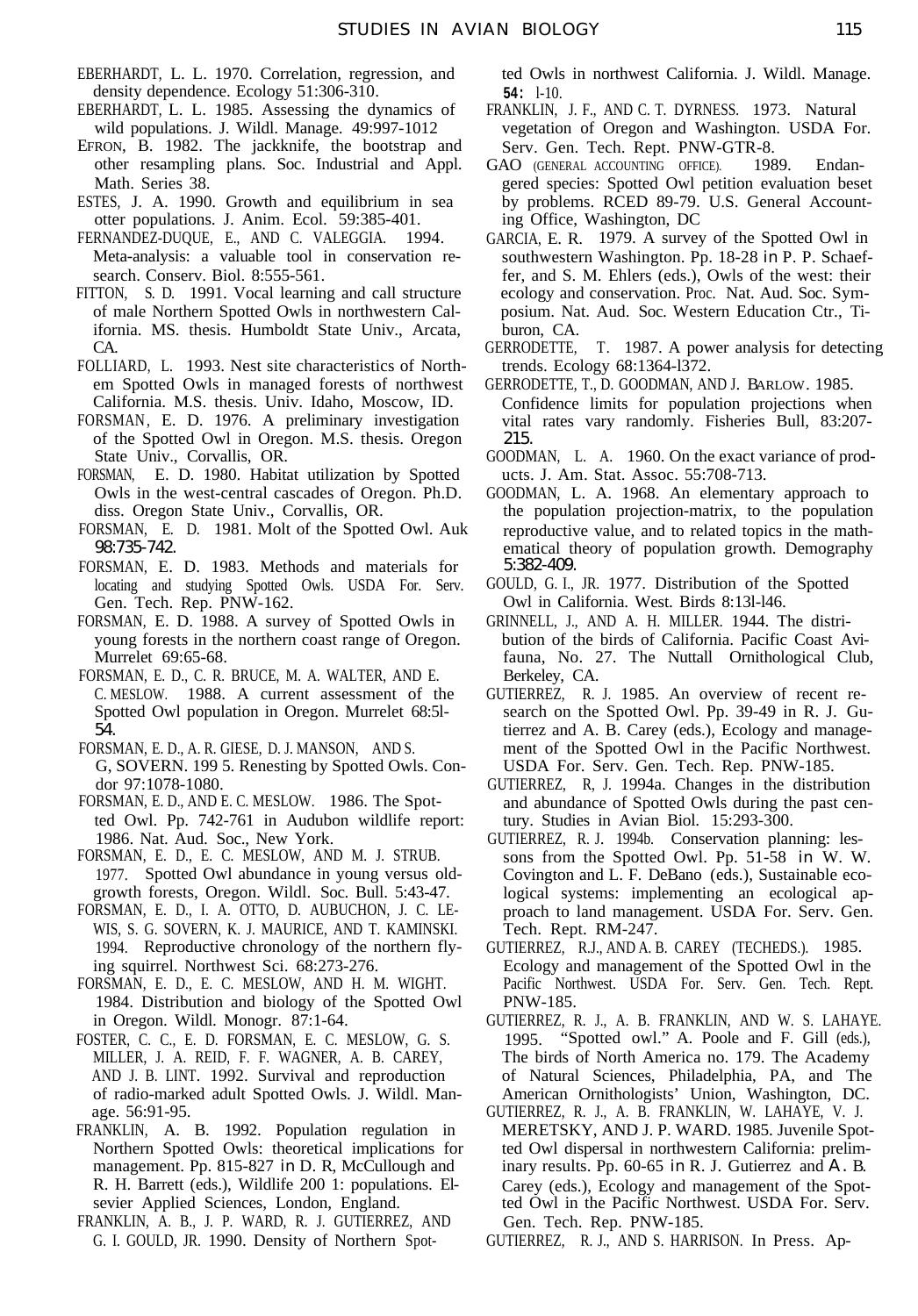plications of metapopulation theory to Spotted Owl management: a history and critique. *In* D. R. McCullough (ed.), Wildlife metapopulations. Island Press, Covelo, CA.

- GUTIERREZ, R. J., D. M. SOLIS, AND C. SISCO. 1984. Habitat ecology of the Spotted Owl in northwestern California: implications for management. Pp. 368- 373 *in* Proceedings of 1993 annual convention of the Society of American Foresters. Soc. Am. Foresters, Bethesda, MD.
- HAMER, T. E. 1988. Home range size of the Northern Barred Owl and Northern Spotted Owl in western Washington. MS. thesis. Western Washington Univ., Bellingham, WA.
- HAMER, T. E., E. D. FORSMAN, A. D. FUCHS, AND M. L. WALTERS. 1994. Hybridization between Barred and Spotted Owls. Auk 111:487-492.
- HARRISON, S., A. STAHL, AND D. DOAK. 1993. Spatial models and Spotted Owls: exploring some biological issues behind recent events. Conserv. Biol. 7:950- 953.
- HENDERSON, J. A., D. H. PETER, R. D. LESHER, AND D. C. SHAW. 1989. Forested plant associations of the Olympic National Forest. USDA For. Serv. Ecological Tech. Paper R6-ECOL-TP 00l-88.
- HOLTHAUSEN, R. S., M. G. RAPHAEL, K. S. MCKELVEY, E. D. FORSMAN, E. E. STARKEY, AND D. E. SEAMAN. 1995. The contribution of federal and nonfederal habitat to persistence of the Northern Spotted Owl on the Olympic Peninsula, Washington: report of the reanalysis team. USDA For. Serv. Gen. Tech. Rept. PNW-GTR-352.
- HOSMER, D. W., AND S. LEMESHOW . 1989. Applied logistic regression. John Wiley and Sons, New York, NY.
- HUNTER, J. E. 1994. Habitat configuration around Spotted Owl nest and roost sites in northwestern California. M.S. thesis. Humboldt State Univ., Arcata, CA.
- HUNTER, J. E., R. J. GUTIERREZ, AND A. B. FRANKLIN. 1995. Habitat configuration around Spotted Owl sites in northwestern California. Condor 97:684-693.
- JOHNSON, D. H. 1980. The comparison of usage and availability measurements for evaluating resource preference. Ecology 61:65-71.
- JOHNSON, D. H. 1992. Spotted Owls, Great Homed Owls, and forest fragmentation in the central Oregon Cascades. M.S. thesis. Oregon State Univ., Corvallis, OR.
- JOHNSON, K. N., J. F. FRANKL IN, J. W. THOMAS, AND J. GORDON. 1991. Alternatives for management of late-successional forests in the Pacific Northwest a report to the Agriculture Committee and the Merchant Marine and Fisheries Committee of the United States House of Representatives.
- JOLLY, G. M. 1965. Explicit estimates from capturerecapture data with both death and immigrationstochastic model. Biometrika 52:225-247.
- JOLLY, G. M. 1982. Mark-recapture models with parameters constant in time. Biometrics 38:30l-321.
- KEYFITZ, N. 1972. On future population. J. Amer. Stat. Assoc. 67:347-363.
- KLOMP, H. 1972. Regulation of the size of bird populations by means of territorial behavior. Netherlands J. 2001. 22:456-488.
- KOENIG, W. W., AND R. L. MUMME. 1987. Population ecology of the cooperatively breeding Acorn Woodpecker. Princeton Univ. Press, Princeton, NJ.
- KOSTRZEWA, A., AND R. KOSTRZEWA. 1990. The relationship of spring and summer weather with density and breeding performance of the buzzard *Buteo buteo,* Goshawk *Accipiter gentilis* and Kestrel *Falco tinnunculus.* Ibis 132:550-559.
- KROEL, K. W., AND P. J. ZWANK. 1992. Renesting of Mexican Spotted Owl in southern New Mexico. J. Raptor Res. 26:267-268.
- KUCHLER, A. W. 1977. The map of the natural vegetation of California. Pp. 909-938 *in* M. Barbour and J. Majors (eds.), Terrestrial vegetation of California. J. Wiley and Sons, New York, NY.
- LAHAYE, W. S. 1988. Nest site selection and nesting habitat of the Northern Spotted Owl *(Strix occidentalis caurina)* in northwestern California. M.S. thesis. Humboldt State Univ., Arcata, CA.
- LAMBERSON, R. H., R. MCKELVEY, B. R. NOON, AND C. VOSS. 1992. A dynamic analysis of Northern Spotted Owl viability in a fragmented forest landscape. Conserv. Biol. 6:505-512.
- LAMBERSON, R. H., B. R. NOON, C. VOSS, AND K. S. MCKELVEY. 1994. Reserve design for territorial species: effects of patch size and spacing on the viability of the Northern Spotted Owl. Conserv. Biol. 8:185-195.
- LANDE, R. 1987. Extinction thresholds in demographic models of territorial populations. Amer. Natur. 130:624-635.
- LANDE, R. 1988. Demographic models of the Northem Spotted Owl. Oecologia 75:601-607.
- LANDE, R., G. ORIANS, AND J. WIENS. 1994. A best guess scenario - Spotted Owl demography and option 9. Inner Voice 6:6-7.
- LAYMON, S. A. 1988. Ecology of the Spotted Owl in the central Sierra Nevadas, California. Ph.D. diss. Univ. California, Berkeley, CA.
- LEBRETON, J. D., K. P. BURNHAM, J. CLOBERT, AND D. R. ANDERSON. 1992. Modeling survival and testing biological hypotheses using marked animals: a unified approach with case studies. Ecol. Monogr. 62: 67-l 18.
- LEFKOVITCH, L. P. 1965. The study of population growth in organisms grouped by stages. Biometrics 21:1-18.
- LEHMKUHL, J. F., AND M. G. RAPHAEL. 1993. Habitat pattern around Northern Spotted Owl locations on the Olympic Peninsula, Washington. J. Wildl. Manage. 57:302-315.
- LESLIE, P. H. 1945. On the use of matrices in certain population mathematics. Biometrika 33:183-212.
- LESLIE, P. H. 1948. Some further notes on the use of matrices in population mathematics. Biometrika 35: 213-245.
- LEWIS, J. C., AND B. C. WALES. 1993. Northern Spotted Owl pair successfully renests. J. Field Omithol. 64:323-325.
- LOERY, G., K. H. POLLOCK, J. D. NICHOLS, AND J. E. HINES. 1987. Age-specificity of Black-Capped Chickadee survival rates: analysis of capture-recapture data. Ecology 68:1038-1044.
- LUNDBERG, A. 1980. Vocalizations and courtship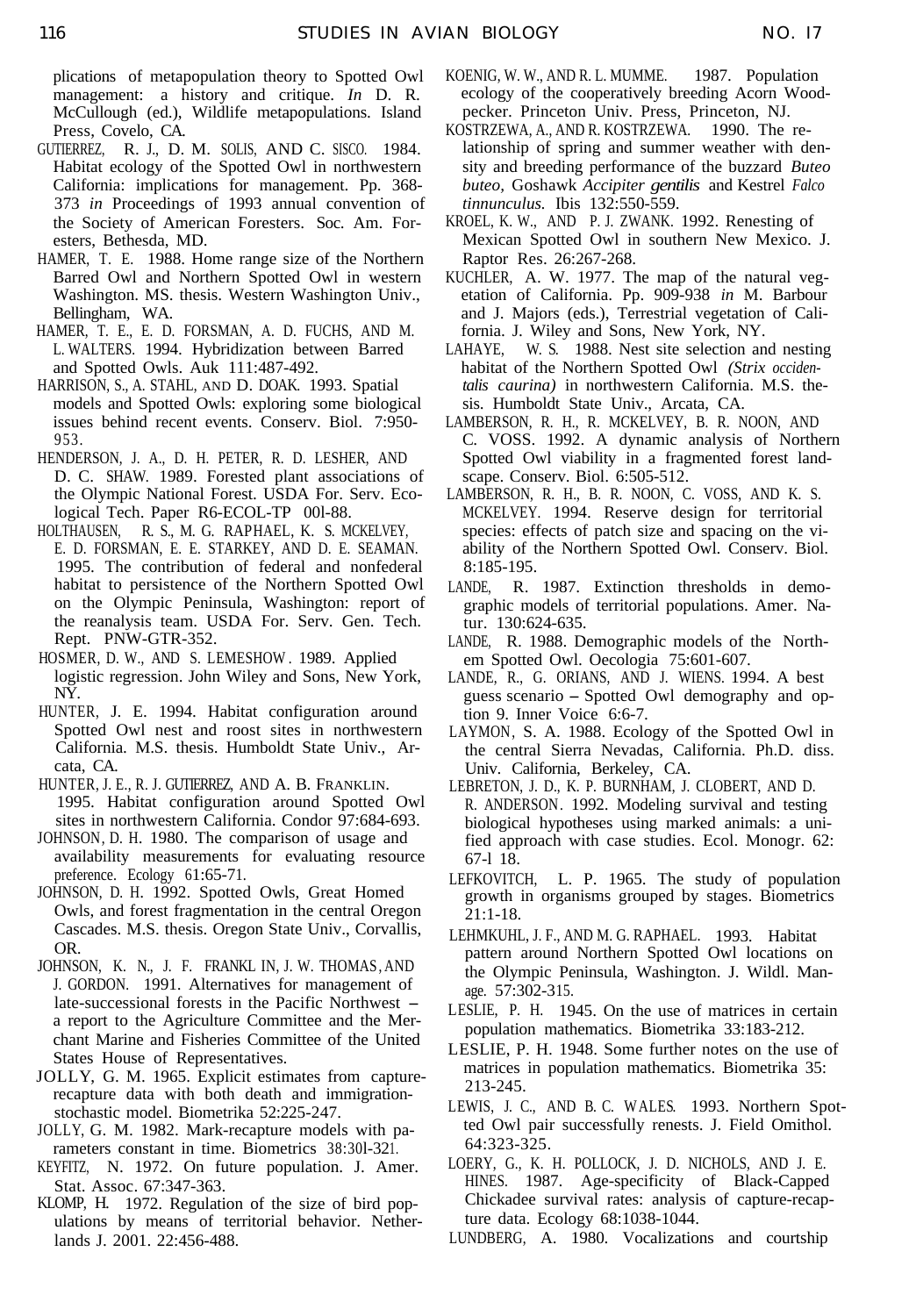feeding of the Ural Owl *(Strix uralensis).* Ornis Scand. 11:65-70.

- MARSHALL, J. T., **JR.** 1942. Food and habitat of the Spotted Owl. Condor 44:66-67.
- MARZLUFF, J. M., AND R. P. BALDA. 1992. The Pinyon Jay: behavioral ecology of a colonial and cooperative corvid. Academic Press Inc., San Diego, CA.
- MAX, T. A., R. A. SOUTER, AND K. A. O'HALLORAN. 1990. Statistical estimators for monitoring Spotted Owls in Oregon and Washington in 1987. USDA Forest Service Research Paper PNW-RP-420. Pacific Northwest Research Station, Portland, OR.
- MCCULLAGH, P., AND J. A. NELDER. 1983. Generalized linear models. Chapman and Hall, New York, NY.
- MCCULLOUGH, D. R. 1982. Population growth rate of the George Reserve deer herd. J. Wildl. Manage. 46:1079-1083.
- MCDONALD, D. B., AND H. CASWELL**.** 1993. Matrix methods for avian demography. Pp. 139-185 in D. M. Power (ed.), Current ornithology, Vol. 10. Plenum Press, New York, NY.
- MCKELVEY, K., B. R. NOON, AND R. H. LAMBERSON. 1993. Conservation planning for species occupying fragmented landscapes: the case of the Northern Spotted Owl. Pp. 424-450 in P. Kareiva, J. Kingsolver, and R. Huey (eds.), Biotic interactions and global change. Sinauer Assoc., Sunderland, MA.
- MEARNS, R., AND I. NEWTON**.** 1988. Factors affecting breeding success of Peregrines in south Scotland. J. Anim. Ecol. 57:903-916.
- MESLOW, E. C. 1993. Spotted Owl protection: unintentional evolution toward ecosystem management. Endangered Species Update 3/4:34-38.
- MIELKE, P. W., K. J. BERRY, P. J. BROCKWELL,AND J. S. WILLIAMS. 198 1. A class of nonparametric tests based on multiresponse permutation procedures. Biometrica 68:720-724.
- MILLER, G. S., K. NELSON, AND W. C. WRIGHT. 1985. Two-year-old female Spotted Owl breeds successfully. West. Birds 16:69-73.
- MILLER, G. S. 1989. Dispersal of juvenile Northern Spotted Owls in western Oregon. M.S. thesis. Oregon State Univ., Corvallis, OR.
- MILLS, L. S., R. J. FREDRICKSON, AND B. B. MOORHEAD. 1993. Characteristics of old-growth forests associated with Northern Spotted Owls in Olympic National Park. J. Wildl. Manage. 57:315-321.
- MOEN, C. A., A. B. FRANKLIN, AND R. J. GUTIERREZ. 1991. Age determination of subadult Northern Spotted Owls in northwest California. Wildl. Soc. Bull. 19:489-493.
- MORRIS, W. G. 1934. Forest fires in western Oregon and western Washington. Oregon Historical Quarterly 35(4):313-339.
- MUNGER, T. T. 1930. Ecological aspects of the transition from old forests to new. Science 72:327-332.
- MURPHY, D. D., AND B. R. NOON. 1992. Integrating scientific methods with habitat conservation planning: reserve design for Northern Spotted Owls. Ecol. Appl. 2:3-l7.
- NELSON, L. J., D. R. ANDERSON, AND K. P. BURNHAM. 1980. The effect of band loss on estimates of annual survival. J. Field Omith. 51:30-38.
- NERO, R. W. 1980. The Great Gray Owl: phantom

of the northern forest. Smithsonian Institution Press, Washington, DC.

- NEWTON, I. 1976. Population limitation in diurnal raptors. Can. Field-Nat. 90:274-300.
- NEWTON, I. 1979. Population ecology of raptors. Poyser, Berkhamsted, England.
- NEWTON, I. 1986. The sparrowhawk. T. and A. D. Poyser, Calton, England.
- NEWTON, I., I. WYLLIE, AND P. ROTHERY. 1993. Annual survival of sparrowhawks *Accipter nisus* breeding in three areas of Britain. Ibis 135:49-60.
- NOAA. 1990-1994. Climatological data for Washington, Vols. 93-96. U.S. National Oceanic and Atmospheric Administration, Asheville, NC.
- NICHOLS, J. D., B. R. NOON, S. L. STOKES, AND J. E. HINES. 1981. Remarks on the use of mark-recapture methodology in estimating avian population size. Pp. 121-136 in C. J. Ralph and J. M. Scott (eds.), Estimating the numbers of terrestrial birds. Studies in Avian Biol. 6.
- NOON, B. R., AND C. M. BILES. 1990. Mathematical demography of Spotted Owls in the Pacific northwest. J. Wildl. Manage. 54:18-27.
- NOON, B. R., K. S. MCKELVEY, D. W. LUTZ, W. S. LAHAYE, R.J. GUTIERREZ,AND C. A. MOEN. 1992. Estimates of demographic parameters and rates of population change. Pp. 175-186 *in* J. Vemer, K. S. McKelvey, B. R. Noon, R. J. Gutierrez, G. I. Gould, Jr., and T. W. Beck (eds.), The California Spotted Owl: a technical assessment of its current status. USDA For. Serv. Gen. Tech. Rep. PSW-GTR- 133.
- NOON, B. R., AND J. R. SAUER. 1992. Population models for passerine birds: structure, parameterization and analysis. Pp. 441-464 *in* D. R. McCullough and R. H. Barrett (eds.), Wildlife 2001: populations. Elsevier Applied Sciences, London, England.
- NORTH, P. M. 1993. Stand structure and truffle abundance associated with Northern Spotted Owl habitat. Ph.D. diss. Univ. Washington, Seattle, WA.
- NORUSIS, M. J. 1990. SPSS/PC+ Statistics 4.0 for the IBM PC/XT/AT and PS/2. SPSS Inc., Chicago, IL.
- OEHLERT, G. W. 1992. A note on the delta method. Am. Statistician 46:27-29.
- OLSEN, P. D., AND J. OLSEN. 1989a. Breeding of the Peregrine Falcon *Falco peregrinus:* II. Weather, nest quality, and the timing of egg laying. Emu 89:l-5.
- OLSEN, P. D., AND J. OLSEN. 1989b. Breeding of the Peregrine Falcon *Fdco peregrinus:* III. Weather, nest quality, and breeding access. Emu 89:6-14.
- PATON, P. W. C., C. J. ZABEL, D. L. NEAL,G. N. STE-GER, N. G. TILGHMAN, AND B. R. NOON. 1991. Effects of radio tags on Spotted Owls. J. Wildl. Manage. 55:617-622.
- PATTERSON, I. J. 1980. Territorial behavior and the limitation of population density. Ardea 68:53-62.
- PETERMAN, R. M. 1990. Statistical power analysis can improve fisheries research and management. Can. J. Fish. and Aquatic Sci. 47:2-15.
- PITELKA, F. A., P. Q. TOMICH, AND G. W. TREICHEL. 195 5. Ecological relations of jaegers and owls as lemming predators near Barrow, Alaska. Ecol. Monogr. 25:85-l17.
- POLLOCK, K. H. 198la. Capture-recapture models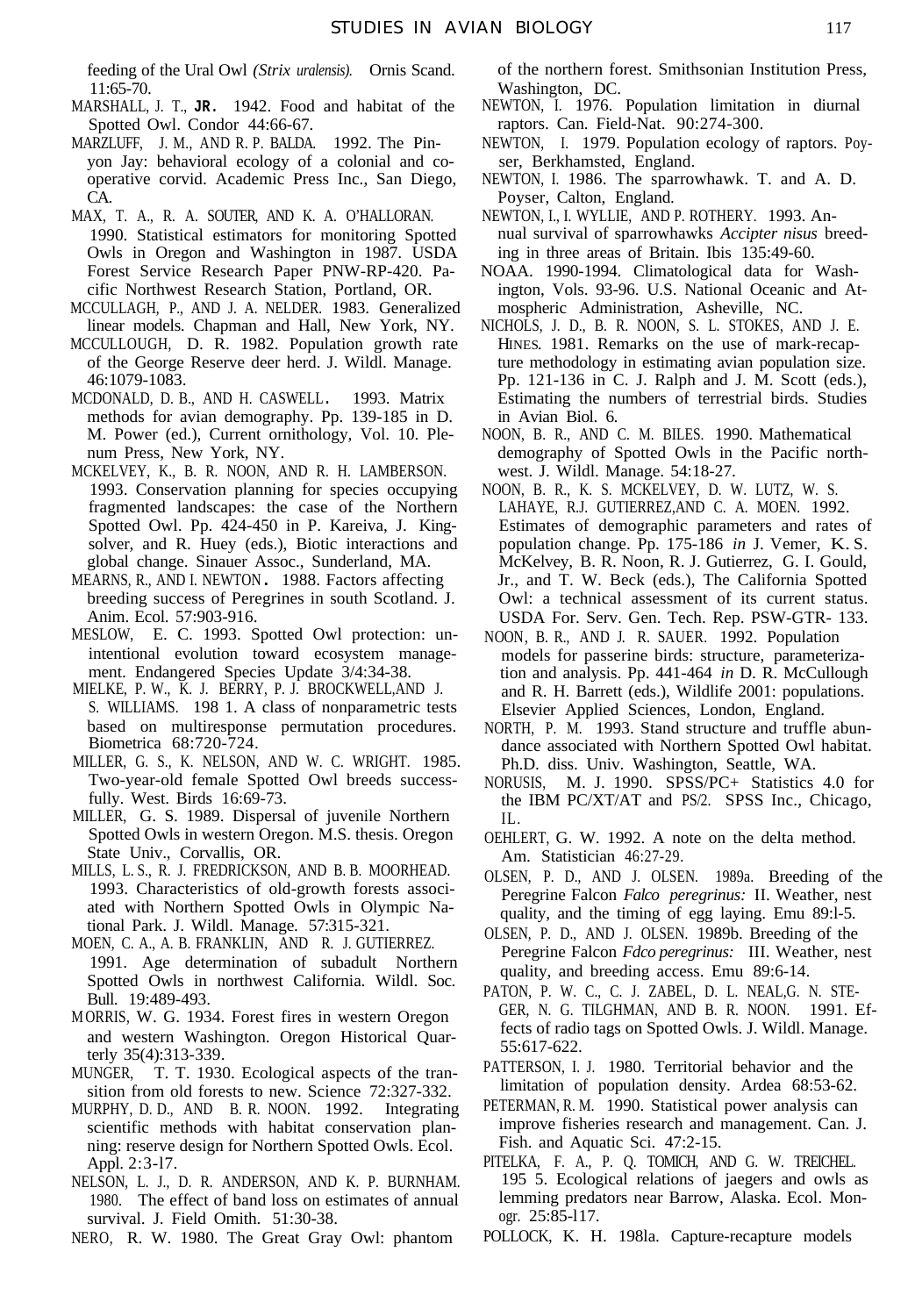- POLLOCK, K. H. 1981b. Capture-recapture models: a review of current methods, assumptions and experimental design. Pp. 426-435 in C. J. Ralph and J. M. Scott (eds.), Estimating the numbers of terrestrial birds. Studies in Avian Biol. 6.
- POLLOCK, K. H., J. E. HINES, AND J. D. NICHOLS. 1985. Goodness-of-fit tests for open capture-recapture models. Biometrics 41:399-410.
- POLLOCK, K. H., J. D. NICHOLS, C. BROWNIE, AND J. E. HINES. 1990. Statistical inference from capturerecapture experiments. Wildl. Monogr. 107.
- PRADEL, R. J., J. CLOBERT, AND J. D. LEBRETON. 1990. Recent developments for the analysis of multiple capture-recapture data sets: an example concerning two Blue Tit populations. The Ring 13: 193-204.
- RAPHAEL, M. G., J. A. YOUNG, K. MCKELVEY, B. M. GALLEHER, AND K. C. PEELER. 1994. A simulation analysis of population dynamics of the Northern Spotted Owl in relation to forest management alternatives. Appendix J3 *in* Final environmental impact statement of management of habitat for late-successional and old-growth forest related species within the range of the Northern Spotted Owl, Vol. 2. USDA For. Serv. and USDI Bur. Land Manage., Portland, OR.
- RAVELING, D. G., AND M. E. HEITMEYER. 1989. Relationships of population size and recruitment of Pintails to habitat conditions and harvest. J. Wildl. Manage. 53:1088-l103.
- RICHARDS, J. E. 1989. Spotted Owl food habits and prey availability on the east slope of the Washington Cascades. MS. thesis. Colorado State Univ., Fort Collins, CO.
- RICHARDSON, E. 1980. BLM's billion-dollar checkerboard. Forest History Soc., Santa Cruz, CA.
- RIPPLE, W. J., D. H. JOHNSON, K. T. HERSHEY, AND E. C. MESLOW. 1991. Old-growth and mature forests near Spotted Owl nests in western Oregon. J. Wildl. Manage. 55:316-318.
- ROSENBERG, D. K. 1991. Characteristics of northern flying squirrel and Townsend's chipmunk populations in second- and old-growth forests. M.S. thesis. Oregon State Univ., Corvallis, OR.
- ROTELLA, J. J., AND J. T. RATTI. 1992. Mallard brood survival and wetland habitat conditions in southwestern Manitoba. J. Wildl. Manage. 56:499-507.
- RUSCH, D. H., E. C. MESLOW, P. D. DOERR, AND L. B. KEITH. 1972. Response of Great Homed Owl populations to changing prey densities. J. Wildl. Manage. 36:282-296.
- RYAN, B. F., B. L. JOINER, AND T. A. RYAN, JR. 1980. Minitab handbook. Second edition. Duxbury Press, Boston, MA.
- SANDLAND, R. L., AND P. KIRKWOOD. 1981. Estimation of survival in marked populations with possibly dependent sighting probabilities. Biometrika 68:531-541.
- SAS INSTITUTE, 1990a. SAS <sup>®</sup> Language: Reference, Vers. 6, 1st ed. SAS Institute, Inc., Carey, NC.
- SAS INSTITUTE. 1990b. SAS/STAT <sup>®</sup> User's Guide, Ver. 6, 4th ed., Vol. 2. SAS Institute, Inc., Carey, NC.
- SAS INSTITUTE. 1993. SAS/STAT @ Software: Changes

and Enhancements, Release 6.07. SAS Tech. Rep. P-229. SAS Institute, Inc., Carey, NC.

- SEBER, G. A. F. 1965. A note on the multiple recapture census. Biometrika 52:249-259.
- SEBER, G. A. F. 1973. Estimation of animal abundance and related parameters. Griffin, London, England.
- SEBER, G. A. F. 1982. The estimation of animal abundance and related parameters. Second edition. Macmillan, New York, NY.
- SEBER, G. A. F. 1986. A review of estimating animal abundance. Biometrics 42:267-292.
- SIMBERLOFF, D. 1987. The Spotted Owl fracas: mixing academic, applied, and political ecology. Ecology 68:766-772.
- SINCLAIR, A. R. E. 1989. Population regulation in animals. Pp. 197-241 *in* J. M. Cherrett (ed.), Ecological concepts. Blackwell Scientific Publ., Oxford, England.
- SISCO, C. L. 1990. Seasonal home range and habitat ecology of Spotted Owls in northwestern California. M.S. thesis. Humboldt State Univ., Arcata, CA.
- SKALSKI, J. R., A. HOFFMAN, AND G. S. SMITH. 1993. Testing the significance of individual- and cohortlevel covariates in animal survival studies. Pp. 9-28 *in* J. D. Lebreton and P. M. North (eds.), Marked individuals in the study of bird populations. Birkhauser Verlag, Basel, Switzerland.
- SMITH, D. R., AND D. R. ANDERSON. 1987. Effects of lengthy ringing periods on estimators of annual survival. Acta Omithol. 23:69-76.
- SOKAL, R. R., AND F. J. ROHLF. 1981. Biometry. 2nd ed. W. H. Freeman and Co., San Francisco, CA.
- SOLIS, D. M., JR. 1983. Summer habitat ecology of Spotted Owls in northwestern California. M.S. thesis. Humboldt State Univ., Arcata, CA.
- SOLIS, D. M. AND R. J. GUTIERREZ. 1990. Summer habitat ecology of Northern Spotted Owls in northwestern California. Condor 92:739-748.
- SOUTHERN, H. N. 1970. The natural control of a population of Tawny Owls *(Strix aluco*). J. Zool. London 162: 197-285.
- SOVERN, S. G., E. D. FORSMAN, B. L. BISWELL, D. N. ROLPH, AND M. TAYLOR. 1994. Diurnal behavior of the Spotted Owl in Washington. Condor 96:200- 202.
- STOKES, S. L. 1984. The Jolly-Seber model applied to age-stratified populations. J. Wildl. Manage. 48: 1053-1059. (also see the corrigendum in J. Wildl. Manage. 49:282).
- TAYLOR, A. L., AND E. D. FORSMAN. 1976. Recent range expansion of the Barred Owl in western North American, including the first records for Oregon. Condor 78:560-561.
- TAYLOR, B. L., AND T. GERRODETTE. 1993. The uses of statistical power in conservation biology: the vaquita and Northern Spotted Owl. Conserv. Biol. 7:489-500.
- TAYLOR, I. R., A. DOWELL, AND G. SHAW. 1992. The population ecology and conservation of Barn Owls *(Tyto alba)* in coniferous plantations. Pp. 16-21 *in* A. Galbraith et al. (eds.), The ecology and conservation of European owls. U.K. Nature Conservation No. 5, Joint Nature Conservation Committee, Peterborough, U.K.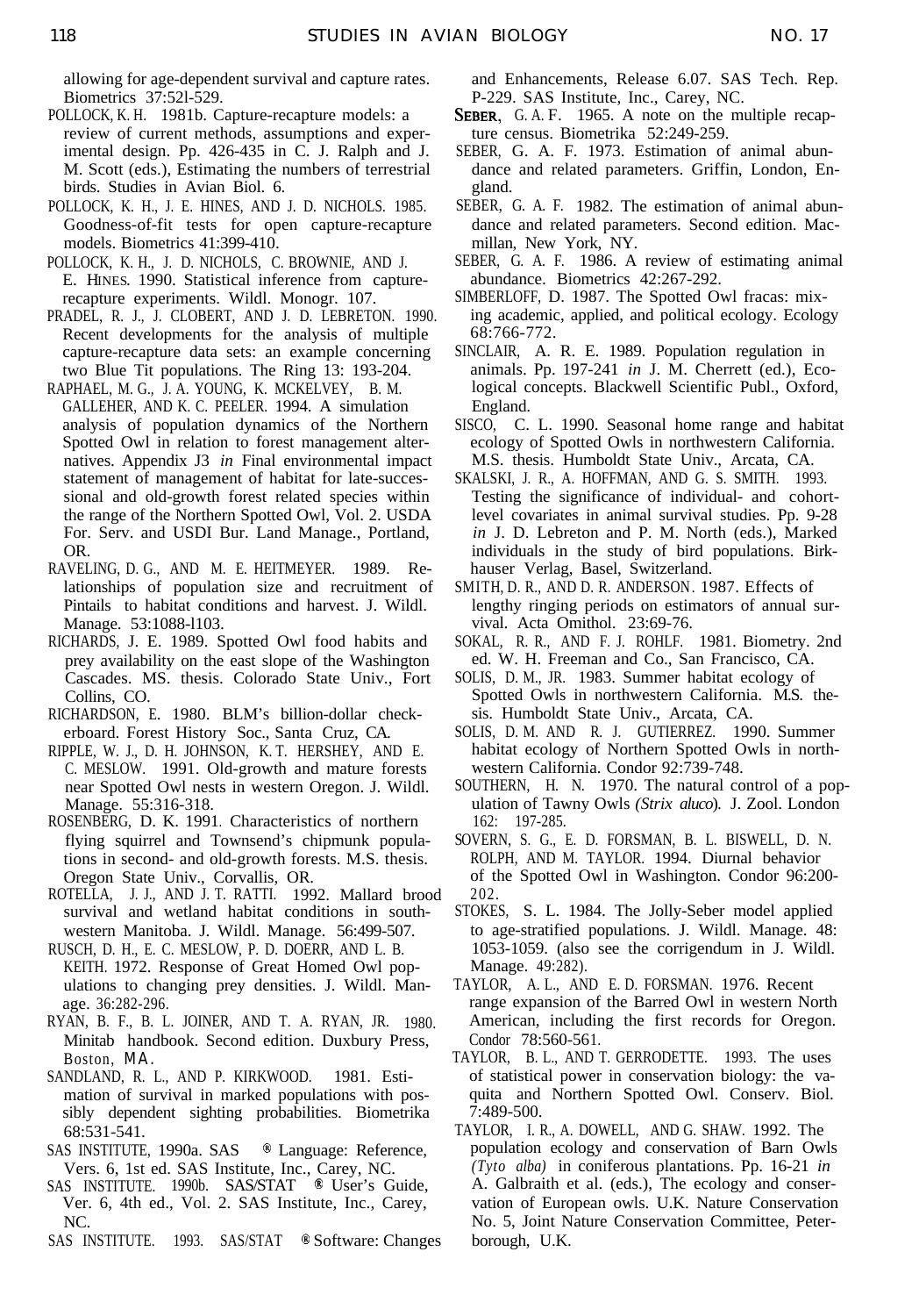- TEENSMA, P. D. A., J. T. RIENSTRA, AND M. A. YEITER. 199 1. Preliminary reconstruction and analysis of change in forest stand age classes of the Oregon Coast Range from 1850 to 1940. USDI Bur. Land Manage., Oregon State Office, Tech. Note T/N OR-9.
- THOMAS, J. W., E. D. FORSMAN, J. B. LINT, E. C. MESLOW, B. R. NOON, AND J. VERNER. 1990. A conservation strategy for the Northern Spotted Owl. Report of the Interagency Scientific Committee to address the conservation of the Northern Spotted Owl. USDA For. Serv., USDI Bur. Land Manage., Fish and Wildl. Serv., and Natl. Park Serv. U.S. Government Printing Office 79l-l71/ 20026, Washington DC.
- THOMAS, J. W., ET AL. 1993a. Viability assessments and management considerations for species associated with late-successional and old-growth forests of the Pacific Northwest. The report of the Scientific Analysis Team. USDA For. Serv., Portland, OR.
- THOMAS, J. W., M. G. RAPHAEL, R. G. ANTHONY, E. D. FORSMAN, A. G. GUNDERSON, R. S. HOLTHAUSEN, B. G. MARCOT,G. H. REEVES, J. R. SEDELL,AND D. M. SOLIS. 1993b. Forest ecosystem management: an ecological, economic, and social assessment. Report of the Forest Ecosystem Management Assessment Team. USDA For. Serv. and USDI Bur. Land Manage., Portland OR.
- THOMPSON, F. R., III, AND E. K. FRITZELL. 1989. Habitat use, home range, and survival of territorial male Ruffed Grouse. J. Wildl. Manage. 53:15-21.
- TUWAPURKAR, S. D. 1982. Population dynamics in variable environments. 11. Correlated environments, sensitivity analysis, and dynamics. Theoretical Pop. Biol. 21:114-140.
- TULJAPURKAR, S. D., AND S. H. ORZACK. 1980. Population dynamics in variable environments, 1. Longrun growth and extinction. Theoretical Pop. Biol. 18:314-342.
- USHER, M. B. 1972. Developments in the Leslie matrix model. Pp. 29-60 in R. Jeffers (ed.), Mathematical models in ecology. Blackwell, Oxford, England.
- USDA. 1988. Final supplement to the environmental impact statement for an amendment to the Pacific Northwest regional guide, 2 Vols. USDA For. Serv., Portland, OR.
- USDA. 1989. Siskiyou National Forest land and resource management plan. USDA For. Serv., Grants Pass, OR.
- USDA. 1992. Final environmental impact statement on management for the Northern Spotted Owl in the national forests. USDA For. Serv., Portland, OR.
- USDA AND USDI. 1994a. Final supplemental environmental impact statement on management of habitat for late-successional and old-growth forest related species within the range of the Northern Spotted Owl, 2 Vols. USDA For. Serv. and USDI Bur. Land Manage., Portland, OR.
- USDA AND USDI. 1994b. Record of decision for amendments to Forest Service and Bureau of Land Management planning documents within the range of the Northern Spotted Owl. USDA For. Serv. and USDI Bur. Land Manage., Portland, OR.

USDC. 1994. Climatological data annual summary,

Oregon 1993. Vol. 99, No. 13. National Oceanic and Atmospheric Administration, U.S. Dep. Commerce, Asheville, NC.

- USDI. 1973. Threatened wildlife of the United States. USDI Fish and Wildl. Serv. Resource Publ. 114 (Rev. Resour. Publ. 34).
- USDI. 1990. Endangered and threatened wildlife and plants: determination of threatened status for the Northern Spotted Owl. Fed. Register 55:26114- 26194.
- USDI. 1992a. Draft recovery plan for the northern spotted owl. U.S. Dep. Interior, Washington, DC.
- USDI. 1992b. Final draft recovery plan for the Northern Spotted Owl, 2 Vols. U.S. Dep. Interior, Washington, DC.
- USDI. 1994. Desert tortoise (Mojave population) recovery plan. USDI Fish and Wildl. Serv., Portland, OR.

USDI BUREAU OF LAND MANAGEMENT. 1992a. Roseburg District resource management plan and environmental impact statement. Draft. Vol. 1. Roseburg, OR.

- USDI BUREAU OF LAND MANAGEMENT. 1992b. Salem District draft resource management plan and environmental impact statement, 2 Vols. USDI But-. Land Manage., Salem, OR.
- USDI BUREAU OF LAND MANAGEMENT. 1995. Final Medford District resource management plan and environmental impact statement. Vol. 1. USDI Bur. Land Manage., Medford, OR.
- VAN BALLENBERGHE, V. 1983. Rate of increase of white-tailed deer on the George Reserve: a re-evaluation. J. Wildl. Manage. 47:1245-l247.
- VAN HORNE, B. 1983. Density as a misleading indicator of habitat quality. J. Wildl. Mange. 47:893- 901.
- VERNER, J., R. J. GUTIIERREZ, AND G. I. GOULD. 1992. The California Spotted Owl: general biology and ecological relations. Pp. 55-78 *in* J. Vemer, K. S. McKelvey, B. R. Noon, R. J. Gutierrez, G. I. Gould, Jr., and T. W. Beck (tech. coords.), The California spotted owl: a technical assessment of its current status. USDA For. Serv. Gen. Tech. Rep. PSW-GTR-133.
- VICKERY, P. D., M. L. HUNTER, JR., AND J. V. WELLS. 1992a. Is density an indicator of breeding success? Auk 109:706-710.
- VICKERY, P. D.,M. L. HUNTER, JR., AND J.V. WELLS. 1992b. Use of a new relationship index to evaluate relationship between habitat quality and breeding success. Auk 109:697-705.
- WARD, J. P., JR. 1990. Spotted Owl reproduction, diet and prey abundance in northwest California. M.S. thesis. Humboldt State Univ., Arcata, CA.
- WARD, J. P., A. B. FRANKLIN, AND R. J. GUTIIERREZ. 199 1. Using search time and regression to estimate abundance of territorial Spotted Owls. Ecol. Appl. 1:207-214.<br>WEDDERBURN.
- R. W. M. 1974. Quasi-likelihood functions, generalized linear models, and the Gauss-Newton method. Biometrika 61:439-447.
- WHITE, G. C. 1983. Numerical estimation of survival rates from band-recovery and biotelemetry data. J. Wildl. Manage. 47:716-728.
- WILSON, R. R., M. P. WILSON, AND J. W. DURKIN.